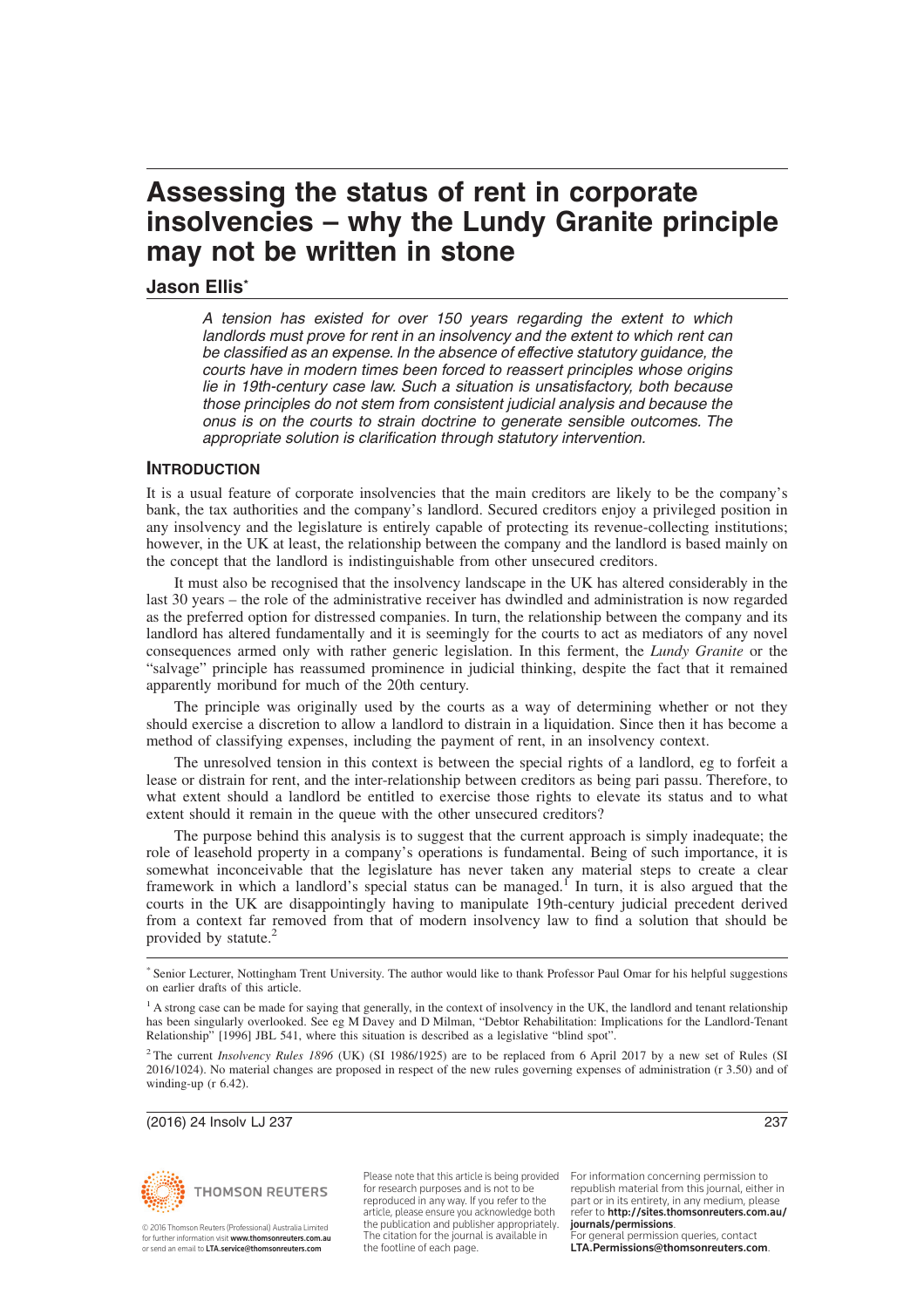## **CONTEXT**

Ellis

It is highly likely that most businesses will have to trade or operate from a physical site. Some may acquire the relevant freehold; however, many will not wish to commit to such a large capital outlay and will, instead, lease their premises. Others may have used a sale and leaseback of freehold premises as a way of freeing up capital. The lease commitment can be quite long, to meet both the landlord and the tenant's business needs. A common element of the relationship will be the tenant's obligation to pay rent in advance on each quarter day.<sup>3</sup>

A business in financial difficulties has to make difficult choices about the allocation of limited resources. The position regarding trade creditors can, perhaps, be managed to a certain degree. However, little or no flexibility exists when faced with the next rent payment. This situation may be exacerbated where a single tenant operates from multiple sites, eg retail tenants with a countrywide presence.<sup>4</sup>

A major tactical decision is the timing of any administration. Having already paid a quarter's rent in advance, the temptation is to wait until the last minute before taking the step into administration. The clear choices are, therefore, to enter administration on the day prior to the rent becoming due or on the day immediately after.

The moratorium administration creates effectively puts in stasis all the usual remedies that creditors of that company could normally exercise, including landlords' traditional remedies of forfeiture and distress – now commercial rent arrears recovery  $(\overline{C}RAR)^5$  – requiring either the consent of the administrator or permission of the court. In turn, administrators are in a strong position from which to deflect claims by landlords.

Landlords find themselves subject to similar constraints in a liquidation. A landlord purporting to levy distress/CRAR in the context of a compulsory liquidation will need the leave of the court;<sup>6</sup> in a voluntary winding up, such an action can be prevented by a successful application for a stay of proceedings by the liquidator.<sup>7</sup>

#### **HISTORICAL PERSPECTIVE**

A large body of Victorian case law is of significance in this area. As such, it is important to consider this in some detail, not least because it has been heavily relied upon in modern cases.

With the enactment of the *Limited Liability Act 1855* (UK) and the *Companies Act 1862* (UK), the limited liability company as understood today came into being. As part of this framework for limited liability companies, it was also necessary to legislate for their insolvency.<sup>8</sup> Part IV of the 1862 Act contained those provisions governing winding up of companies. In particular, ss 87 and 163 were germane in the context of landlords exercising their rights against insolvent companies.

Section 87 stated:

5 See Ch 2, Pt 3 of the *Tribunal, Courts and Enforcement Act 2007* (UK). As much of the case law is concerned with distress, this anachronistic term is used throughout, and these cases are referred to as the "distress cases".

6 *Insolvency Act 1986* (UK) s 130(2).

7 *Insolvency Act 1986* (UK) ss 112(1), (2).

8 It is arguable that corporate insolvency law actually started with the introduction of the *Joint Stock Companies Act 1844* (UK) – see RM Goode, *Principles of Corporate Insolvency Law* (Sweet & Maxwell, 2nd ed, 1997) 7.

<sup>&</sup>lt;sup>3</sup> Traditionally, quarter days are 25 March, 24 June, 29 September and 25 December. These dates would correspond to religious festivals within the yearly calendar, at which point it was customary for debts to be settled and disputes to be resolved. As the use of these quarter days is a consequence of custom, rather than a legislative obligation, it is not uncommon to find modern leases with alternative quarterly days that correspond with the calendar year, ie 1 January, 1 April, 1 July and 1 October.

<sup>4</sup> A recent (and arguably notorious) example is British Home Stores, which, in anticipation of the March quarter date, called upon, inter alia, its landlords to accept the terms of a company voluntary arrangement, which would reduce its rental liabilities. (See eg C Warmoll, "KPMG Prepares CVA for Beleagured BHS Empire", *Accountancy Age*, 9 March 2016 <http:// www.accountancyage.com/aa/news/2450214/kpmg-prepares-cva-for-beleagured-bhs-empire>). Despite this being agreed to, it was still insufficient to save the company.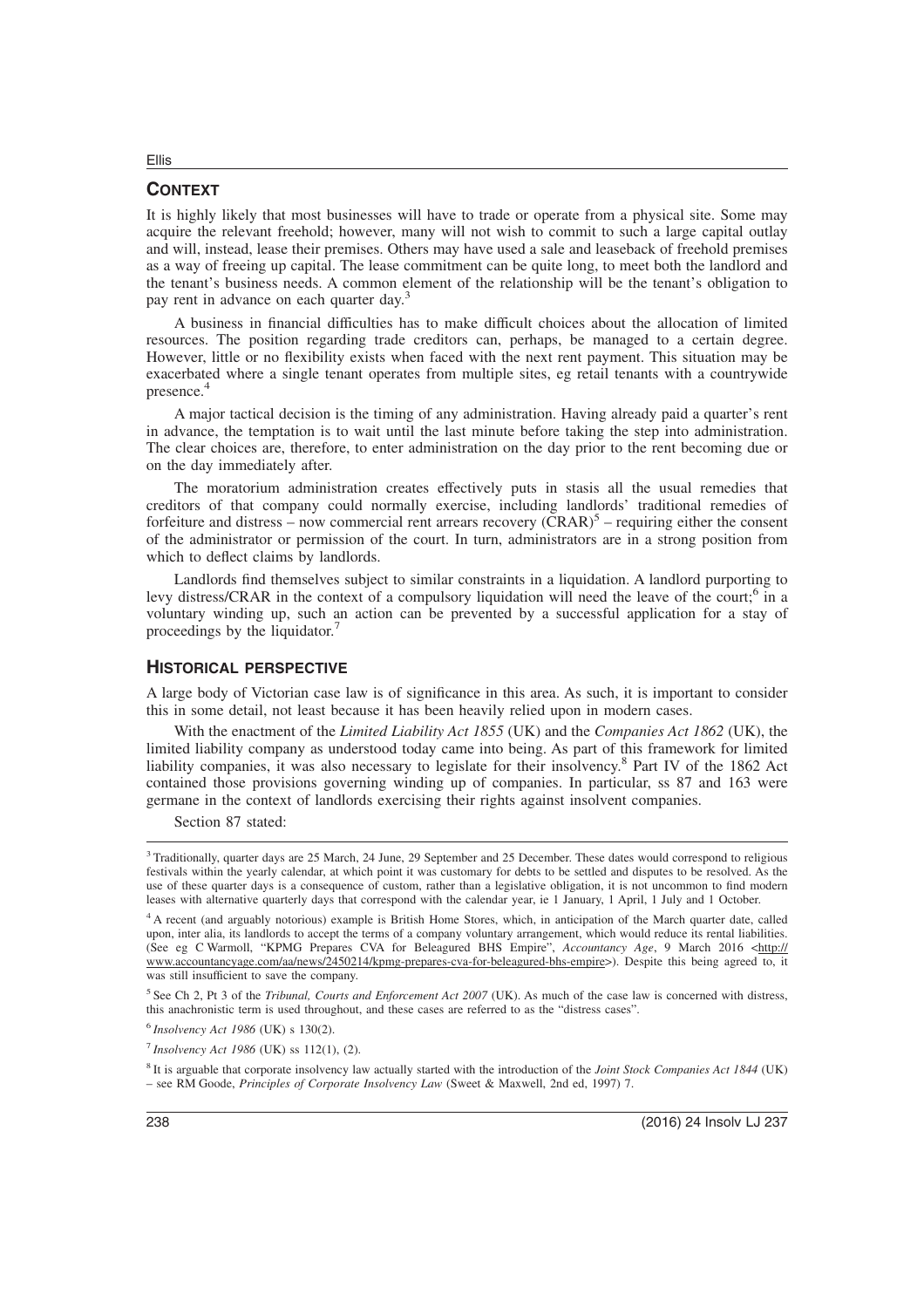When an order has been made for winding up a company under this Act, no suit, action, or other proceeding shall be proceeded with or commenced against the company, except with the leave of the Court, and subject to such terms as the Court may impose.

Section 163 stated:

Where any company is being wound up by the Court or subject to the supervision of the Court, any attachment, sequestration, distress, or execution put in force against the estate or effects of the company after the commencement of the winding-up shall be void to all intents.

These seemingly contradictory stipulations were reconciled by Turner LJ in *In re Exhall Mining Company*, <sup>9</sup> where it was explained that s 163 should be read as being subject to the exercise of the discretion contained in s 87. Despite subsequent doubt expressed on this analysis,<sup>10</sup> no court challenged this conclusion, and so it became the orthodoxy that landlords should apply to court for leave to distrain against an insolvent tenant's goods. As a consequence, the primary consideration of most 19th-century cases was, as Lindley LJ explained in *In re Lancashire Cotton Spinning Company*:

… [to] see on what grounds a person who asks to be allowed to issue a distress or execution can escape from the peremptory provision contained in sect.  $163$ <sup>11</sup>

Therefore, it is suggested that the focus of the courts in the late 19th century was purely one of statutory interpretation. Parliament had imposed a statutory impediment on creditors to enable effective and efficient winding-up. As Lindley LJ explained:

The object of the winding up provisions of the Companies Act, 1862, is to put all unsecured creditors upon an equality, and to pay them *pari passu*. 12

Those words echo those of Fry J less than a year earlier, when he stated:

… the Court will administer the assets of a company among all the creditors at the time of winding up pari passu, and will, so far as is possible, not give any preference or priority between the various creditors.<sup>13</sup>

The challenge facing the courts was that a landlord's right of distress was incompatible with the concept of pari passu. Further, whilst trade creditors could effectively freeze their relationship with an insolvent company at the time of winding-up and prove in the liquidation for debts due and owing, without incurring further exposure, landlords were in a different position in that their undoubted right of forfeiture was perhaps more imagined than real, so companies could continue to benefit from their tenancies for the duration of the winding up. To compound the possible prejudice suffered by landlords, unlike modern rental practice, most rent was payable in arrears.

Clearly there was a commercial imperative on landlords to seek to improve their lot in a winding up, which may explain the frequency with which the issue was litigated in the latter half of the 19th century.<sup>14</sup>

The real question was, therefore: on the basis that a landlord was owed rent both in respect of occupation by the company before and after the winding up, to what extent was that sum provable and to what extent could it be recovered by distress? In turn, to allow distress would be to elevate the status of a landlord in comparison to other unsecured creditors. The only solution to this dilemma was the exercise of judicial discretion, as afforded by s 87 of the 1862 Act.

What is apparent from an analysis of the cases is that judicial attitudes developed in a piecemeal fashion; no overarching principle arose from the legislation that could be applied consistently from the

<sup>9</sup> *In re The Exhall Coal Mining Company, Ltd* 4 DJ & S 377, 379.

<sup>10</sup> See eg Bowen LJ in *In re Lancashire Cotton Spinning Company* [1887] 35 Ch D 656, 666.

<sup>11</sup> *In re Lancashire Cotton Spinning Company* [1887] 35 Ch D 656, 664.

<sup>12</sup> *In re Oak Pits Colliery Company* [1882] 21 Ch D 322, 329.

<sup>13</sup> *In re Brown, Bayley & Dixon* [1880-81] LR 18 Ch D 649.

<sup>&</sup>lt;sup>14</sup> It should be noted that mortgagees also sought to exercise their right to distrain, so the cases are not limited to landlords (discussed below).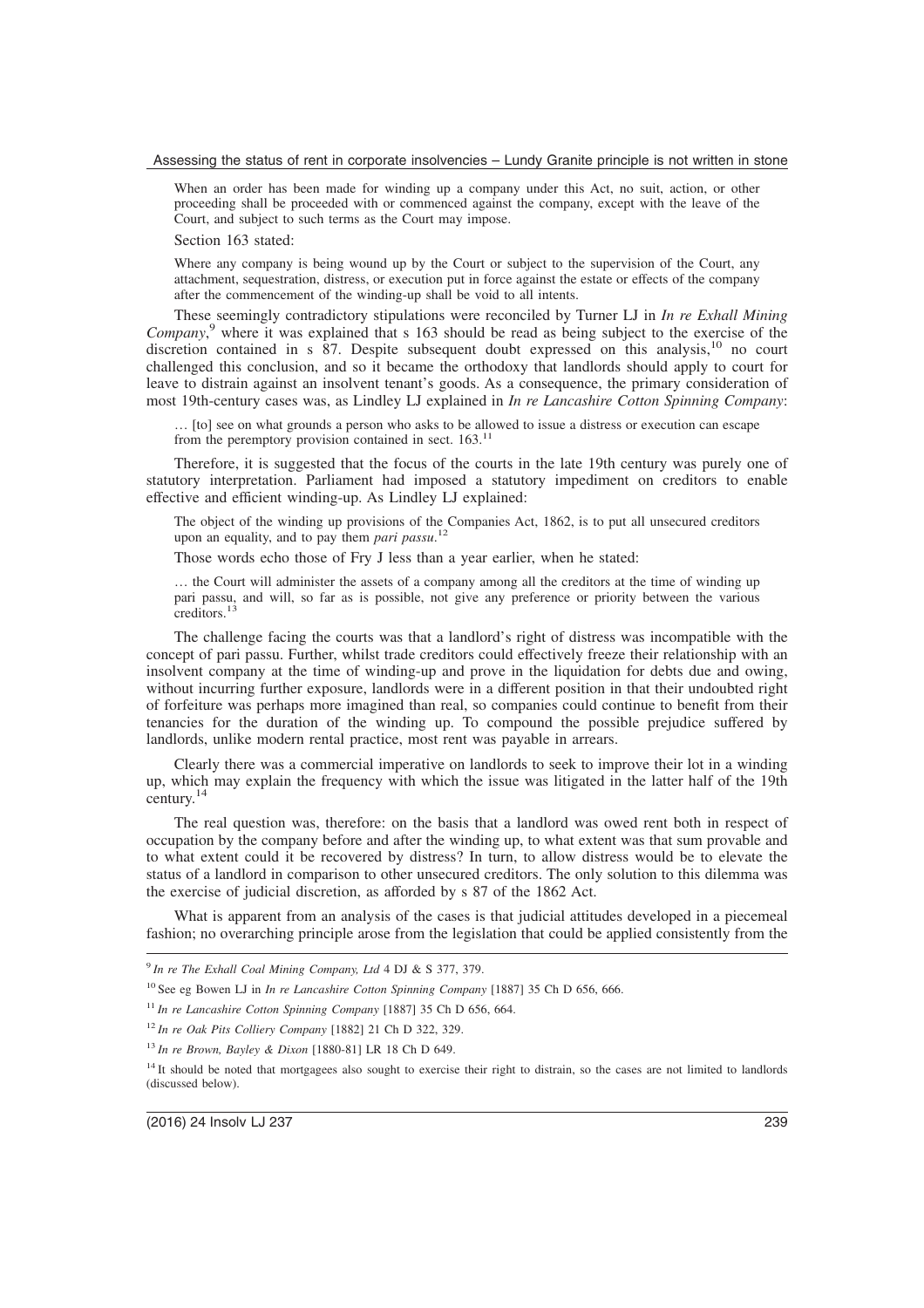start. In turn, as the case law developed, so the courts had to reconcile differing previous approaches, Lindley LJ describing the pre-existing case law in 1887 as "numerous and not altogether consistent".<sup>15</sup>

As such, the courts were constantly wrestling with the unresolved tension and using factual justifications for their decisions. For example, if the premises "were retained for the benefit of all parties" – ie the creditor company, the liquidator and the landlord – then distress was prevented.<sup>16</sup> Similarly, where a liquidator did "nothing except abstain from trying to get rid of the property which the company holds as lessee", this was also sufficient to displace any right to levy distress.<sup>1</sup>

Further, mortgagees, who had a mortgage by way of demise<sup>18</sup> and who sought to exercise their right of distress under the consequent leasehold interest, were considered to have less entitlement than a landlord to exercise such a right by two decisions of the Court of Appeal.<sup>19</sup> In the latter of these two cases, Lindley LJ explained the court's reasoning as such:

The distinction between the two cases as all against the mortgagee – that is to say, it is easier for a landlord to shew why he should have leave than a mortgagee ... The ground of the distinction is obvious. It would be unjust to say that a company holding under a lease might go on in the hope of carrying on its business and then tell the landlord that it would not pay his rent … The reason [to distrain] is not so cogent in the case of a mortgagee. The mortgagee has the benefit of his security; and if the liquidator enhances the value of that security, that is as much for the benefit of the mortgagee as of the company.<sup>20</sup>

Again, the concept of mutual benefit is being used to displace any presumption in favour of a creditor. Only where a (landlord) creditor is to be prejudiced by the circumstances of the winding up will the court exercise its discretion. However, the dominant theme from these 19th-century cases is that the onus is on the landlord to convince the court to exercise its discretion:

… in order to get rid of the fetter imposed by s. 163, you must establish special circumstances – special circumstances must be shewn.<sup>21</sup>

Perhaps one of the clearest iterations of "special circumstances" can be found in the judgment of Cotton LJ in *In re Lancashire Cotton Spinning Company*, where he states:

In my opinion the landlord coming to ask the Court to exercise the power which according to the decisions has been given by sect. 87 must shew one of two things, either that it is inequitable for the company or its liquidator to insist on sect. 163 – that there is some special equity which entitles the landlord to ask the Court to relieve him of the burden of sect.  $163 -$ or that it is a case in which the Court will allow distress to be put in so as to recover the rent which ought to be paid as one of the expenses of winding up. But the matter must be brought within one or the other of those heads in order to justify the Court in disregarding the express provisions of sect. 163, which in terms are clear.<sup>22</sup>

# **IN RE LUNDY GRANITE COMPANY**

So far, no specific discussion of *Lundy Granite*<sup>23</sup> has been entered into. This should not be seen as a serious omission – it is suggested that the necessary jurisprudence can be easily understood without reference to it. However, to demonstrate why this assertion can legitimately be made, it is first necessary to consider the case in some detail.

<sup>15</sup> Lindley LJ in *In re Lancashire Cotton Spinning Company* [1887] 35 Ch D 656, 664.

<sup>16</sup> Lord Romilly MR in *In re Progress Assurance Company* [1869-79] LR 9 Eq 370, 373.

<sup>17</sup> Lindley LJ in *In re Oak Pits Colliery Company* [1882] 21 Ch D 322, 331.

<sup>21</sup> Lopes LJ in *In re Higginshaw Mills and Spinning Company* [1896] 2 Ch 544, 551.

<sup>&</sup>lt;sup>18</sup> Now no longer possible.

<sup>19</sup> *In re Lancashire Cotton Spinning Company* [1887] 35 Ch D 656; *In re Higginshaw Mills and Spinning Company* [1896] 2 Ch 544.

<sup>20</sup> Lindley LJ in *In re Higginshaw Mills and Spinning Company* [1896] 2 Ch 544, 550.

<sup>22</sup> *In re Lancashire Cotton Spinning Company* [1887] 35 Ch D 656, 662.

<sup>23</sup> *In re Lundy Granite Company* [1870-71] LR 6 Ch App 462.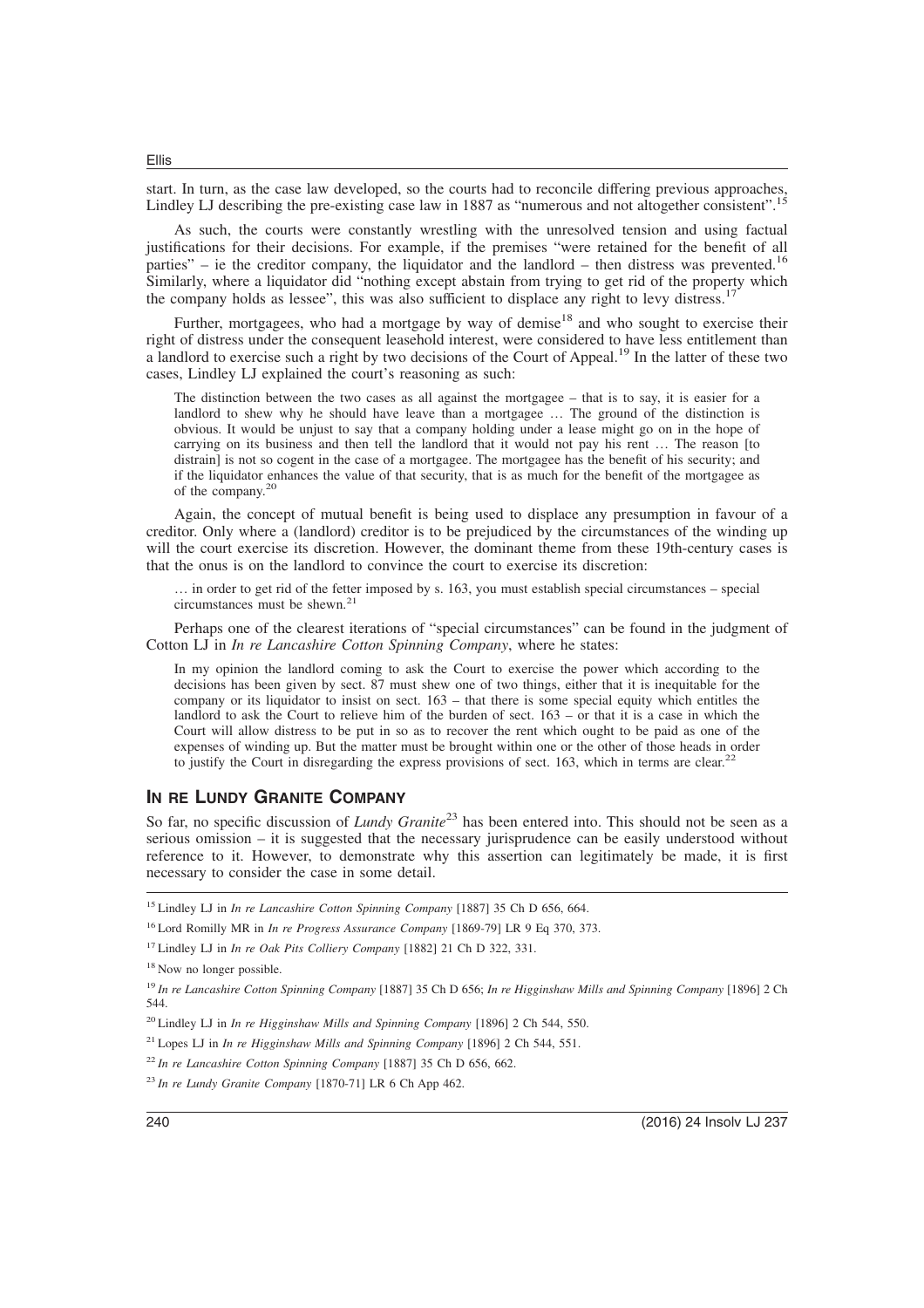In August 1863, H granted M a lease of Lundy Island.<sup>24</sup> M, in turn, agreed to assign his lease to the Lundy Granite Company, although it appears from the reported facts that this assignment was never formally executed. The company operated a quarry on the east side of the island until November 1868, when an order to wind up the company was made. The liquidator, for possibly very practical reasons, left the company's property on the island, and rent was paid until June 1869. Whilst the facts of the case are not that clear from the report, the suggestion is that H continued to look to M for payment of the rent, under the rules of privity of contract. However, this having proved unsuccessful, H then sought to distrain against the goods of the company, which were present on the island. The issue for the court was whether or not s 163 of the *Companies Act* prevented this.

The matter was first heard by Romilly MR, who refused permission to distrain.<sup>25</sup> Of particular importance to the Master of the Rolls were two salient facts: first, the company was not actually a formal tenant of H; secondly, for that reason, the landlord could not formally prove in the company's liquidation. Effectively, H, as the landlord, was relying upon the ability to distrain against any goods left on the demised premises, irrespective of whether or not they belonged to the tenant.

Drawing a parallel with the situation where a tenant was an actual creditor of its landlord, Romilly MR asserted that "the Court would stop the distress, and allow the applicant to prove for the amount of rent against the company". This was based upon the following unequivocal assertion:

I am of the opinion that the whole of the principle of this Act, and the reasons for these sections, was not to prevent a person from recovering his proper debt against the company, or his proper claim against the company, but to put everybody who had claims upon the company upon an equal footing.<sup>2</sup>

On the basis that the right of distress accorded H a status akin to a creditor, the Master of the Rolls refused to sanction the distress but ordered that H could prove in the liquidation of the company.

The internal logic of such an argument is attractive, but it must surely be regarded as too indulgent an exercise of judicial discretion. The discretion afforded by s 87 was to allow distress to proceed or not; in turn, a denial of such right could not be ameliorated by the fiction of creditor status. The dilemma facing the court was, however, apparent. The ambiguity in s 163 was whether or not it should be limited to actions initiated by creditors of a company. The peculiarity of distress was that, without creditor status, a landlord could still enforce its rights. A narrow reading of s 163 would allow landlords in similar situations the ability to disrupt massively the conduct of a winding up. Alternatively, to deny landlords the ability to distrain would be to change the law on distress.

What is seen, therefore, is a resort to judicial *legerdemain* in an effort to resolve the statutory lacuna. As shown below, this is still the case today.

The landlord succeeded on appeal; the Court of Appeal adopting a narrow reading of s 163. Mellish LJ concluded as follows:

It is a question of general importance whether this section relates only to distress against the company, that is to say, where the company is the debtor, or extends, as has been contended, to all cases of distress. The landlord is, by the law of this country, entitled to take as a security for his rent the goods upon his land, whomsoever they belong to. Then, was it intended to deprive the landlord of that right if the goods happened to belong to a company under liquidation.

It would be very extraordinary if the Legislature had deprived the landlord of that right without clear and express words … The right to prove debts is confined to creditors of the company, and it is this section makes this distress void, I do not see what power the Court would have to say that the landlord has any right to prove for his debt … The difficulty is not met by saying that the landlord can get leave to proceed under sect. 87, for that section is confined to proceedings against the company … when we look at the place where sect. 163 comes in, it is seen clearly to deal with the rights of creditors under

<sup>25</sup> The entire judgment is set out as a footnote to the report of the Court of Appeal judgment.

<sup>26</sup> *In re Lundy Granite Company* [1870-71] LR 6 Ch App 462, fn 1. (The entire judgment of Romilly MR is set out as a footnote to the report of the Court of Appeal judgment).

<sup>&</sup>lt;sup>24</sup> Lundy Island is a three mile long island off the coast of North Devon in the UK and is now a popular visitor attraction. Readers who are interested can find out more at <http://www.landmarktrust.org.uk/lundyisland>. In particular, this website contains some brief information as to how William Hudson Heaven came to buy Lundy in 1834 for £9,870.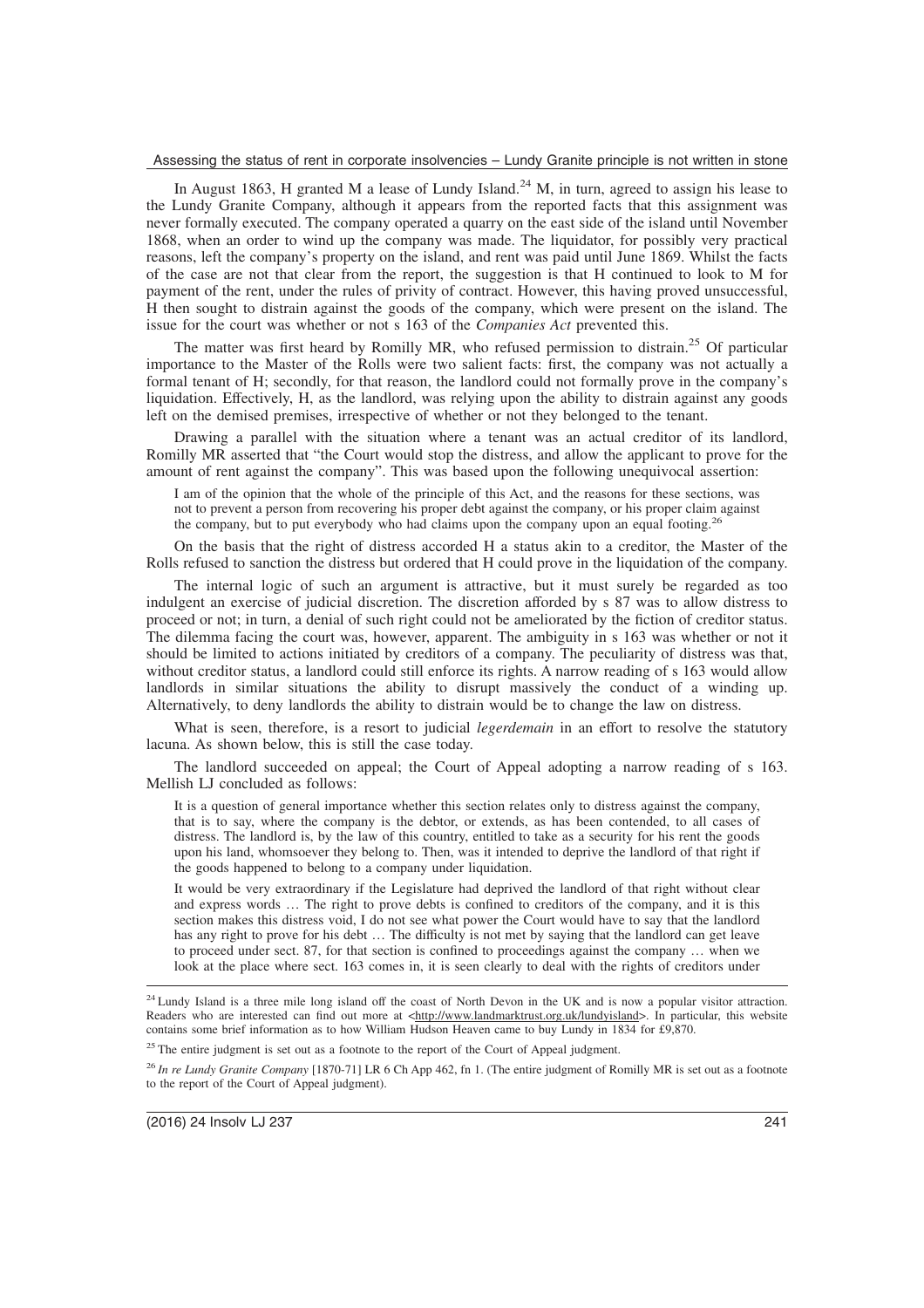the winding-up … It was not the intention of the Legislature to deal at all with the rights of a landlord, who may be a total stranger to the company, and may not know to whom the goods belong.<sup>27</sup>

In a similar vein James LJ concluded:

Now these words cannot be taken as meaning that the distress is to be absolutely void to all intents, or else the Court would have no jurisdiction to allow the landlord to proceed; and, moreover, a distress would be void as against another lessee if the goods of the company were left on the land and were taken. But it is impossible that a distress on land can be void merely because the company have goods there.

In no other part of the Act is any person dealt with except the company, its creditors, and its contributories. The sole object of the Act was to make an equitable provision in the nature of a bankruptcy for the distribution of the effects of the company amongst the persons entitled, but not to alter any other rights which they might acquire during the winding-up … It must be the true meaning of the Act to consider these provisions as confined to proceedings by a creditor of the company against the goods of the company; and the Act must be read according to the manifest intention, which could not have been that during the many years over which the winding-up may extend the Court should have power to interfere with the rights of every one who happened to have goods of the company in his possession. The landlord has a right to proceed against his tenant, and against the goods of every stranger which happen to be upon the land, and subject to distress.<sup>28</sup>

In other words, the landlord in this context had a right that had not been explicitly curtailed by Parliament, so the court was not minded to prevent the exercise of that right. Section 163 was limited in its effect to co-coordinating the relationship between creditors of the insolvent company; it did not extend to "strangers", as the court described the landlord in this context.

Stepping back from the detail of the decision, however, what is evident is that the court was not concerned with formulating a principle of universal import; rather, it was struggling to reconcile a pre-existing right with a new legislative regime. The fundamental problem was that the right to distress was incompatible with the concept of pari passu. This tension was not resolved in the 1862 legislation nor has it since.

## **IS THE PRINCIPLE TRULY A PRINCIPLE?**

*Lundy Granite* is, therefore, fact-specific and perhaps a little unusual in that the status of the occupying company was not that of creditor to the landlord. If the purported assignment to it had been correctly formalised, privity of estate would have created a legally recognised relationship between the landlord and the tenant.<sup>29</sup> Further, the landlord still had a right in contract against the original tenant, M. If such right had borne fruit, the issue of distress against the company would never have arisen. It is arguable, therefore, that, as authority, it is somewhat of an anomaly.

Further, it is arguable that was has arisen as "principle" stems from purely obiter comments made by James LJ. In considering the situation regarding a landlord and a tenant company, the following paragraph appears to have been seen as definitive:

But in some cases between the landlord and the company, if the company for its own purposes, and with a view to the realization of the property to better advantage, remains in possession of the estate, which the lessor is therefore not able to obtain possession of, common sense and ordinary justice require the Court to see that the landlord receives the full value of the property. He must have the same rights as any other creditor, and if the company choose to keep the estates for their own purposes, they ought to pay the full value to the landlord, as they ought to pay any other person for anything else, and the Court ought to take care that he receives it.<sup>30</sup>

Aside from being obiter, it is suggested that two other aspects to this explanation mean that it should not be regarded as a definitive statement:

<sup>27</sup> *In re Lundy Granite Company* [1870-71] LR 6 Ch App 462, 467.

<sup>28</sup> *In re Lundy Granite Company* [1870-71] LR 6 Ch App 462, 466.

<sup>29</sup> This right no longer exists in a modern assignment context due to the effect of the *Landlord and Tenant (Covenants) Act 1995* (UK).

<sup>30</sup> *In re Lundy Granite Company* [1870-71] LR 6 Ch App 462, 466.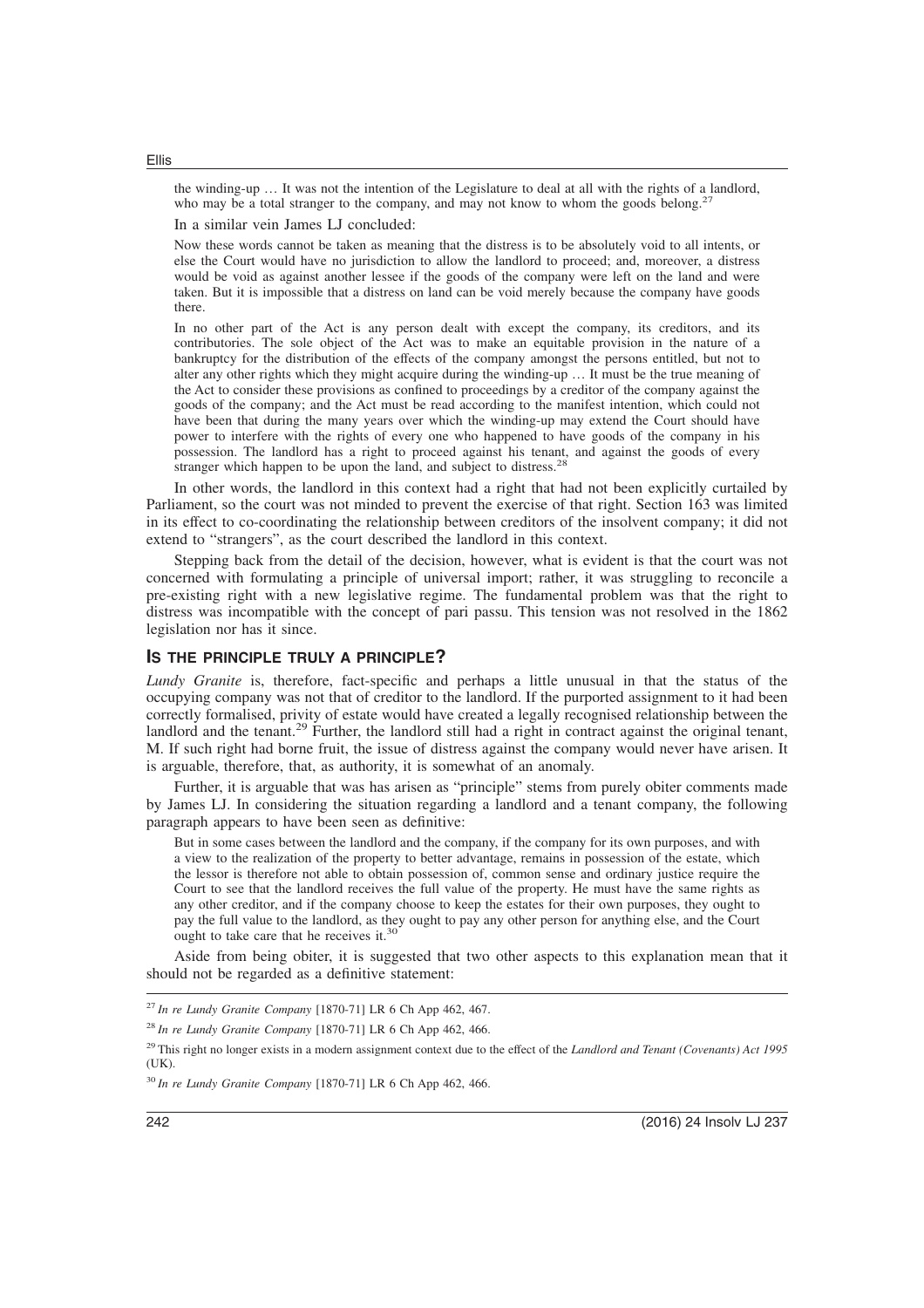- 1) no authority is provided to substantiate such a conclusion; and
- 2) there seems no justification to import the concepts of "common sense and ordinary justice" into the statutory machinery.

This was later recognised by Cotton LJ in *Lancashire Cotton Spinning*, where he stated:

It is unfortunate, perhaps, that a good many of the cases on these two sections, and on applications like this, have not dealt with the matter as directly as they might have done. In one authority which has been referred to, *In re Lundy Granite Company*, the question really did not arise, and it was only *some general observations of Lord Justice James, which, with all respect, were not applicable to the case before him*, which are relied on as laying down what the doctrine is.<sup>31</sup> [emphasis added]

The strength of feeling behind these words is not difficult to discern. If *Lundy Granite* had laid down such a strong principle, why was the Court of Appeal some 16 years later not according it due significance?

For much of the 20th century, reported case law on this matter is scarce. The next major case on the issue is *In re ABC Coupler & Engineering Co*, <sup>32</sup> which was heard before Plowman J in early 1969. What is telling within Plowman J's judgment is his conclusion that:

In *In re Higginshaw Mills and Spinning Co* … the Court of Appeal treated these two cases as containing all the relevant law.<sup>33</sup>

The two cases the judge was referring to were *In re Oak Pits Colliery*<sup>34</sup> and *Lancashire Cotton Spinning*, not *Lundy Granite*. Further, there is no mention in the judgment of the concept of the *Lundy Granite* or the salvage principle. There is also evidence that Plowman J did not feel totally constrained by pre-existing authority, in that he actively entertained the suggestion made in argument that the issue of whether or not property is retained for the benefit of a winding up is a question of a liquidator's motivation.<sup>35</sup> Ultimately, however, Plowman J acknowledged that he had to "look at the matter from a broad commonsense point of view".<sup>36</sup>

Two relevant cases followed, both first instance, in the mid 1970s. In the first of these, *In re Downer Enterprises Ltd*, <sup>37</sup> Pennycuick VC explained that in reaching his decision he was "applying well established principles",<sup>38</sup> although he did take issue with the introduction of the concept of "motivation" in *ABC Coupler*.

In the second of these cases, *HH Realisations*, <sup>39</sup> Templeman J's analysis was very much focused on the *ABC Coupler* case as the (then) modern summation of the position. In the final analysis, however, he came to a conclusion that he believed was "fair and reasonable".

It is difficult, therefore, to achieve a sense of the application of a well-defined doctrine as the touchstone against which a decision should be reached. What the above analysis demonstrates is that the response of the courts was mainly about what "seemed right" in the circumstances.

#### **HOW DID LUNDY GRANITE ASSUME ITS PROMINENCE?**

Despite the continued absence of any statutory clarification in this regard, by the mid-1970s there was a canon of case law, which, although not definitive, could provide guidance by analogy in the context

<sup>31</sup> *In re Lancashire Cotton Spinning Company* [1887] 35 Ch D 656, 662.

 $32$  *In re ABC Coupler & Engineering Co Ltd (No 3)* [1970] 1 WLR 702. It is fascinating that all of the cases referred to in the judgment were heard in the 19th century, which suggests that a commercial or pragmatic approach was perhaps found by liquidators that displaced the need for judicial intervention in the intervening years, although no specific evidence has been found to substantiate this assumption.

<sup>33</sup> *In re ABC Coupler & Engineering Co Ltd (No 3)* [1970] 1 WLR 702, 712.

<sup>34</sup> *In re Oak Pits Colliery Company* [1882] 21 Ch D 322.

<sup>35</sup> *In re ABC Coupler & Engineering Co Ltd (No 3)* [1970] 1 WLR 702, 721.

<sup>36</sup> *In re ABC Coupler & Engineering Co Ltd (No 3)* [1970] 1 WLR 702, 721.

<sup>37</sup> *In re Downer Enterprises Ltd* [1974] 1 WLR 1460.

<sup>38</sup> *In re Downer Enterprises Ltd* [1974] 1 WLR 1460, 1467.

<sup>39</sup> *Re HH Realisations Ltd* [1976] 31 P & CR 249.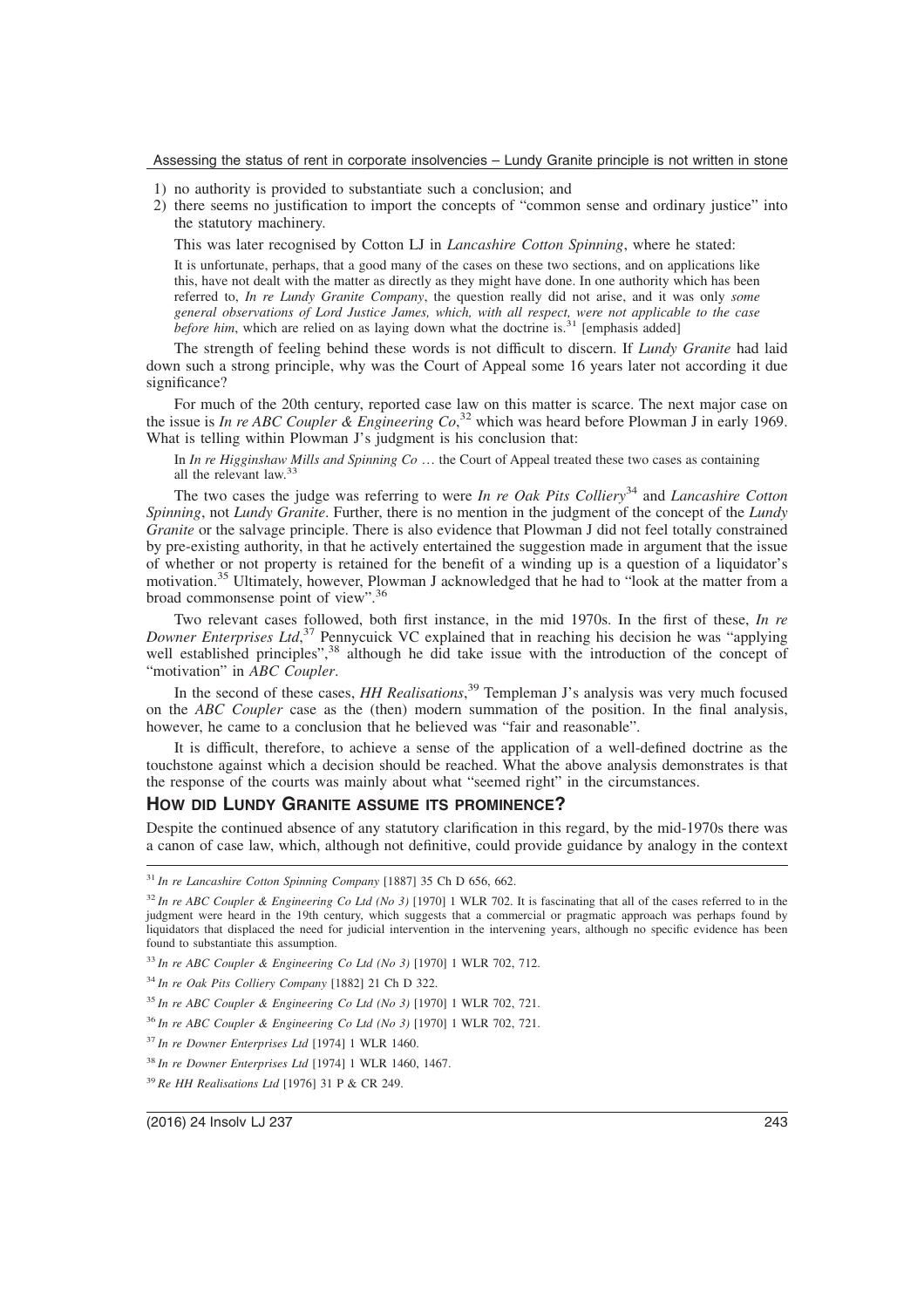of a liquidation. However, it must be recognised that the landscape of insolvency was changed fundamentally by the introduction of administration as a formal insolvency procedure in the *Insolvency Act*. In turn, similar issues to those that had troubled 19th-century judges when liquidation was put on a statutory footing re-emerged in the late 20th century, in particular the status of expenditure incurred during administration. It is unsurprising, therefore, that parallels were drawn between the two procedures and the distress cases discussed assumed a new prominence.

The decision of the Court of Appeal in *In Re Atlantic Computer Systems*<sup>40</sup> is arguably the first explicit formulation of the "liquidation expenses" principle. Nicholls LJ, delivering the judgment of the court, conducted a thorough analysis of the distress cases, which featured in argument at first instance. In doing so, he was led to draw an important distinction between a landlord seeking the right to forfeit and seeking leave to distrain. Nicholls LJ explained that in the former case "leave is given as of course"; however, in the latter case:

… to grant leave would be inconsistent with the purpose for which Parliament imposed the prohibition on proceedings.<sup>4</sup>

His Lordship, however, qualified this conclusion thus:

… the matter stands differently if the debt … was a new debt incurred by the liquidator for the purposes of the liquidation. In such a case the grant of leave would not be inconsistent with the purpose of the legislation.<sup>42</sup>

Further, he stated:

It is important to keep in mind that this principle, relating to outgoings on property retained by a liquidator for the purposes of the winding up is no more than a principle applied by the court when exercising its discretion … The principle, which it will be convenient to call the "liquidation expenses" principle, is a statement of how … the court will exercise its discretion …<sup>43</sup>

The Court of Appeal was prepared to acknowledge that much of this principle was equally relevant to administrations, subject to one significant qualification, which Nicholls LJ explained as follows:

In liquidations the principles on which the court will exercise its discretion have hardened into a set practice, both in relation to "possession" cases and in the application of the "liquidation expenses" principle. In "possession" cases leave is granted as of course, and in the circumstances in which the "liquidation expenses" principle is applicable, entitlement to have the outgoings paid as an expense of the liquidation seems to have become *more or less automatic*. In our view there is no place for comparable hard-and-fast principles in the case of administrations. The reason for this difference is that the objectives of winding up orders and administration orders are different and, hence, the approach that should be adopted by the court when exercising its discretion under the two regimes is different.<sup>4</sup> [emphasis added]

So, taking this analysis at face value, the outcome of the liquidation expenses principle was, according to his Lordship, a given – the discretion afforded by statute was in name only, as the result would usually be the same. By contrast, the discretion reserved for the courts in administrations was subject to no such fetters.

The significance of *Atlantic Computers* was that there was now apparently a recognised principle, endorsed by the Court of Appeal, which had to be applied in the context of liquidation expenses; although one should note the somewhat cautionary tones of Nicholls LJ when he described the principle as "no more than a principle applied by the court when exercising its discretion".<sup>45</sup> Whilst such an attempt to reconcile previous authorities was necessary, was there actually sufficient

 *In Re Atlantic Computer Systems PLC* [1992] Ch 505. *In Re Atlantic Computer Systems PLC* [1992] Ch 505, 521. *In Re Atlantic Computer Systems PLC* [1992] Ch 505, 522. *In Re Atlantic Computer Systems PLC* [1992] Ch 505, 523. *In Re Atlantic Computer Systems PLC* [1992] Ch 505, 527.

<sup>45</sup> *In Re Atlantic Computer Systems PLC* [1992] Ch 505, 523.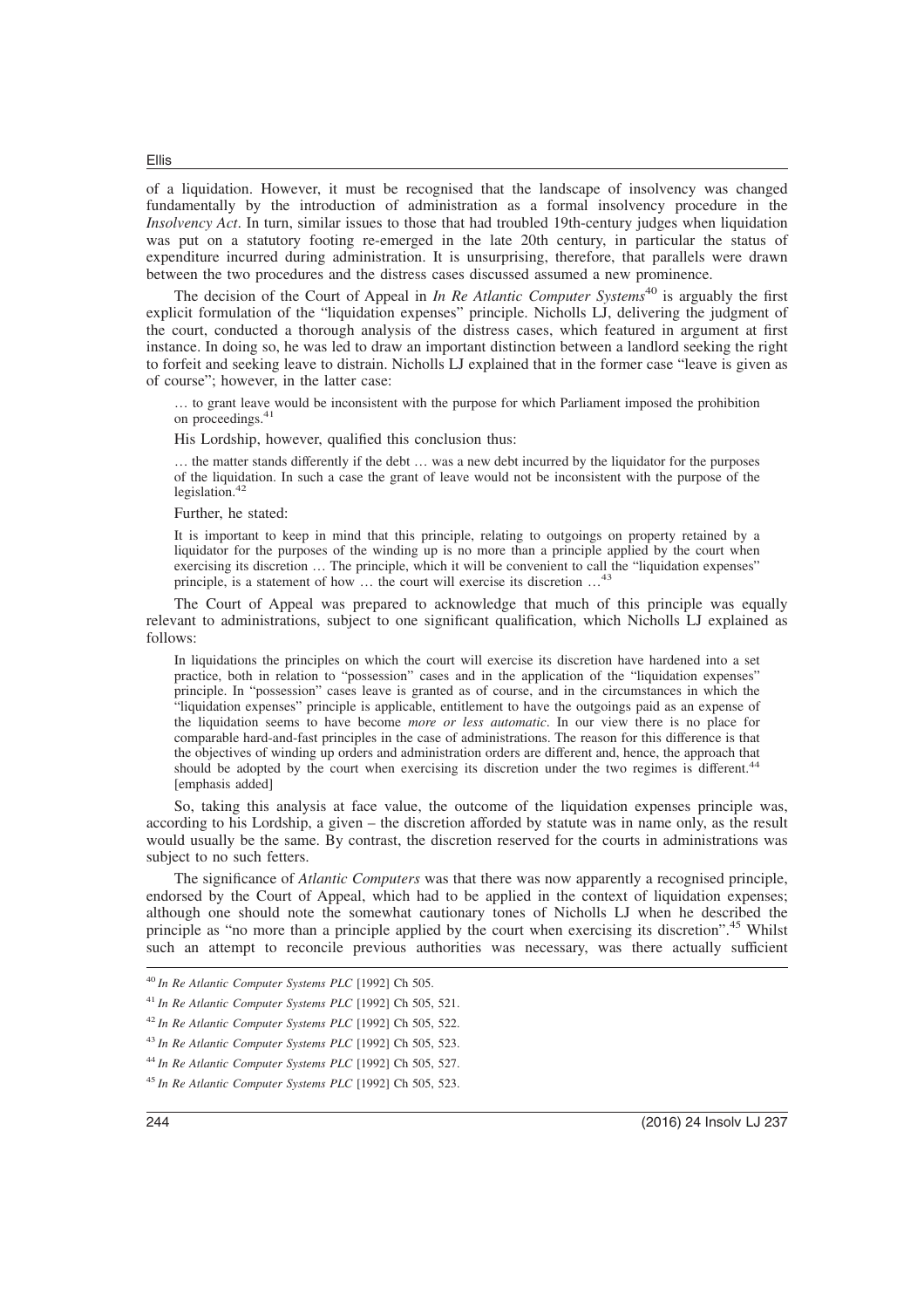consistency in previous judicial reasoning to permit such a hard and fast conclusion? Furthermore, by specifically acknowledging such a principle, the Court of Appeal was, in turn, obliged to deny its formal application in the context of an administration.

It is perhaps for this reason that the House of Lords in *Re Toshoku Finance*<sup>46</sup> attempted to reformulate the position; although, as demonstrated below, the effect of this case was, somewhat ironically, to create a further erroneous orthodoxy.

The case concerned the status of corporation tax liabilities of a company in liquidation. The liquidators sought directions on whether they were payable as expenses thereof or whether the tax authorities would have to prove in the liquidation for their debt. At first instance the court held them not to be an expense; this decision was reversed by the Court of Appeal. The liquidators appealed unsuccessfully to the House of Lords.

Lord Hoffmann, delivering the leading judgment, was faced with an interesting argument put forward by counsel for the liquidators in an effort to exclude the liability as an expense, which he explained thus:

… Mr Phillips put forward a more radical argument. He said that the terms of r 4.218(1) did not in themselves determine whether a liability counted as an expense of the liquidation. The rule was made, as I have said, under a power to make provision as to the expenses which "may be treated as the expenses of a winding up". Mr Phillips laid stress upon the word "may". He said that the rule created only an outer envelope within which expenses were contained. If they could not be brought within one of the paragraphs of the rule, they could not count as expenses. But the reverse was not necessarily true. In order to be treated as liquidation expenses, they also had to pass a judge-made test which Nicholls LJ in *Re Atlantic Computer Systems plc* … called the "liquidation expenses" principle. That principle was one of fairness. If a liability was incurred as a result of a step taken for the benefit of the insolvent estate, it was fair that the burden should be borne by the persons for whose benefit the estate was being administered. So Mr Phillips said that a liability falling within r. 4.218(1) was payable as an expense only if it arose as a result of a step taken with a view to, or for the purposes of, obtaining a benefit for the estate.<sup>47</sup>

In a rebuttal to this suggestion, Lord Hoffmann provided his own analysis of the development of the liquidation expenses principle. His conclusion was that the principle had no role in determining what constituted an expense of the liquidation; that was entirely a matter of statutory interpretation:

… the question of whether such liabilities should be imposed upon companies in liquidation is a legislative decision which will depend upon the particular liability in question. It should not be ruled out by an illegitimate extension of the liquidation expenses principle, which was devised more than a century ago for a different purpose.<sup>48</sup>

The problem facing his Lordship was simple. Through an exercise of statutory discretion the courts had effectively elevated the status of landlords in corporate insolvencies. As such, the discretion had been conflated with the entitlement. As Lord Hoffmann had already pointed out:

… it was obvious to everyone that there could be no practical difference between allowing a landlord to levy a distress for rent falling due after the winding up and directing the liquidator that he should be paid in full.<sup>49</sup>

As Nicholls LJ had breathed new life into this concept in *Atlantic Computers*, it was only natural that interested parties would seek to regard the liquidation expenses principle as influential in determining creditors' entitlements. Quite correctly, Lord Hoffmann wanted to demonstrate that this was a legal fallacy. However, and with the greatest of respect to his Lordship, it is suggested that several elements of Lord Hoffmann's analysis have only continued to generate confusion in this area.

First, simply by giving such attention to the concept and by repeated reference to the *Lundy Granite* principle as a formal principle gave it a life of its own, which, it is believed, should not have

<sup>46</sup> *Re Toshoku Finance (UK) plc* [2002] BCC 110.

<sup>47</sup> *Re Toshoku Finance (UK) plc* [2002] BCC 110, 114.

<sup>48</sup> *Re Toshoku Finance (UK) plc* [2002] BCC 110, 121.

<sup>49</sup> *Re Toshoku Finance (UK) plc* [2002] BCC 110, 117.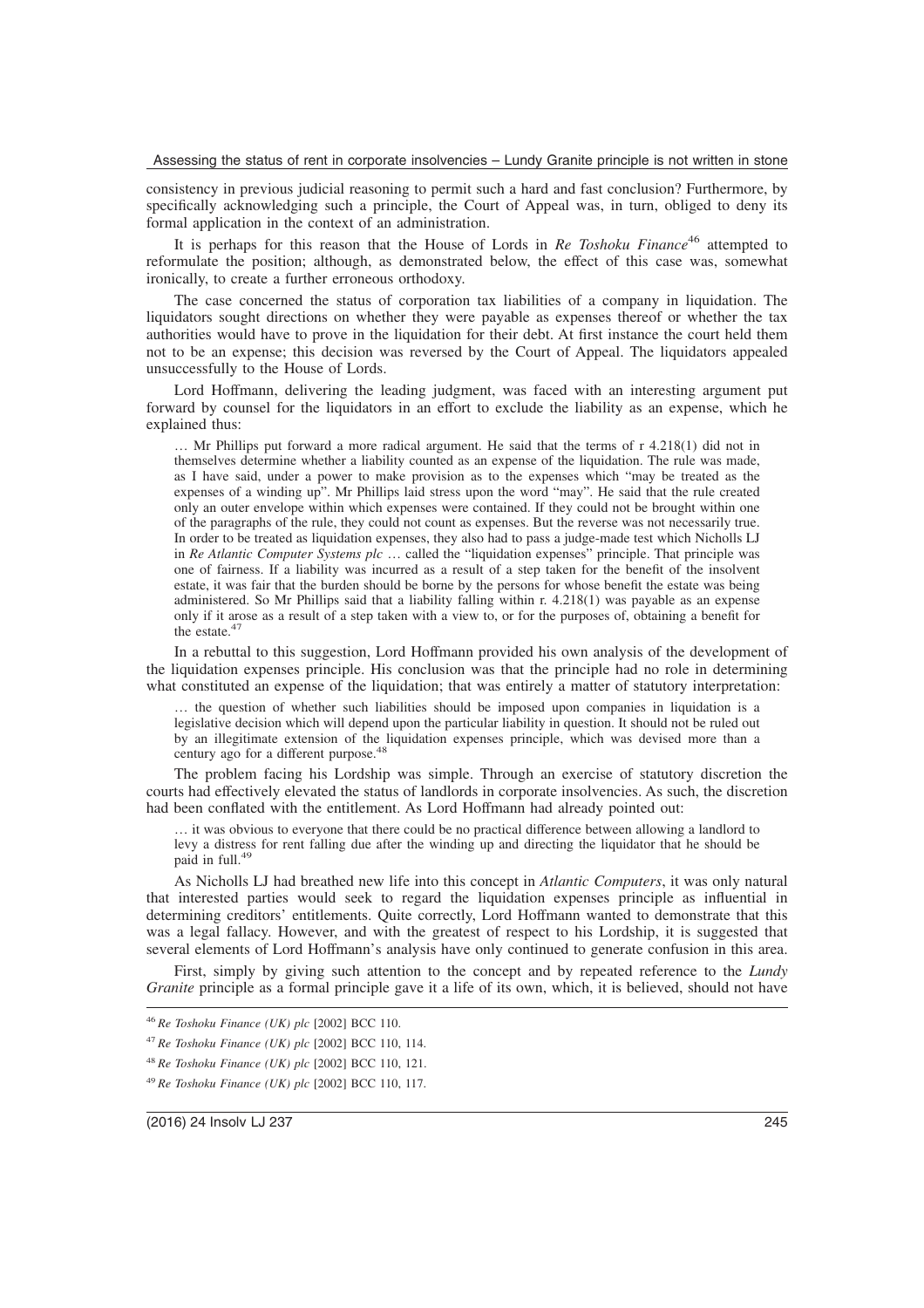been accorded to it.<sup>50</sup> It is suggested that it would have been preferable to deny its status as a formal principle and to affirm it as the exercise of a statutory discretion only. In particular, Lord Hoffmann referred to *Lundy Granite* as "influential" when, as discussed above, subsequent Court of Appeal decisions did not accord it such status.

Secondly, and with respect to his Lordship, the fallacy about the precedent value of *Lundy Granite* was perpetuated thus:

In the Lundy Granite Co case … the court was therefore exercising the discretion conferred by s. 87 of the 1862 Act to decide that, contrary to the normal *pari passu* rule, a creditor who had a debt which was capable of proof at the date of liquidation should be paid in priority to other creditors.<sup>5</sup>

As explained, the landlord creditor had no such status to prove in the liquidation of the company.

Further, and more substantially, Lord Hoffmann left open the door to allow the principle to continue to be a rule of interpretation when he explained that:

The court will of course interpret r. 4.218 to include debts which, under the Lundy Granite Co Principle, are deemed to be expenses of the liquidation. Ordinarily this means that debts such as rents under a lease will be treated as coming within para (a), but *the principle may possibly enlarge the scope of other paragraphs as well*. <sup>52</sup> [emphasis added]

His Lordship stressed that the application of the principle "does not involve an exercise of discretion";<sup>53</sup> however, if the principle allows liabilities to be deemed to be expenses, the exercise of judicial discretion must be implicit.

Thirdly, it is suggested that it would have been a simple matter to limit the principle to the issue of recoverability of rent, thus dispensing with counsel's argument at a stroke. A parallel can be drawn with the issue of rates. Having considered some of the relevant cases, in particular the Court of Appeal's rejection of the liquidation expenses principle in *Re National Arms and Ammunition Co*, 54 Lord Hoffmann concluded:

It therefore did not follow that because a liquidator might in certain circumstances retain possession of leased property without having to pay rent as an expense of the liquidation, he did not in the same circumstances have to pay the rates.<sup>5</sup>

What can be seen from this distinction is that, even in the 19th century, the courts were already alive to the fact that the principle was not of universal application. Why not state so here? It involves no violence of logic to ring-fence the principle to issues of distress in an insolvent situation. In fact, it is arguable that this is what the Court of Appeal in *Atlantic Computers* was (partially) attempting to do by excluding the principle from the context of administration.

In defence of his Lordship's approach, there are several statements within Lord Hoffmann's judgment that are relatively unequivocal, most notably his assertion that the *Lundy Granite* principle "was not, however, a general test for deciding what counted as an expense of the liquidation"<sup>56</sup> and that "the discretion is as to the remedy which the creditor should be allowed to exercise".<sup>57</sup> However, even here, there is scope for misunderstanding. Lord Hoffmann asserted that a claim must be classed as a liquidation expense before the court is entitled to exercise a discretion as to which remedy is available to the relevant creditor. However, this appears to contradict two previous assertions made by his Lordship: the first being that the *Lundy Granite* principle is relevant in determining the ambit of

<sup>50</sup> Of a 47 paragraph judgment, 28 are devoted to discussion of this issue.

<sup>51</sup> *Re Toshoku Finance (UK) plc* [2002] BCC 110, 117.

<sup>52</sup> *Re Toshoku Finance (UK) plc* [2002] BCC 110, 119

<sup>53</sup> *Re Toshoku Finance (UK) plc* [2002] BCC 110, 119.

<sup>54</sup> *In Re National Arms and Ammunition Co* [1885] 28 Ch D 474.

<sup>55</sup> *Re Toshoku Finance (UK) plc* [2002] BCC 110, 118.

<sup>56</sup> *Re Toshoku Finance (UK) plc* [2002] BCC 110, 118.

<sup>57</sup> *Re Toshoku Finance (UK) plc* [2002] BCC 110, 120.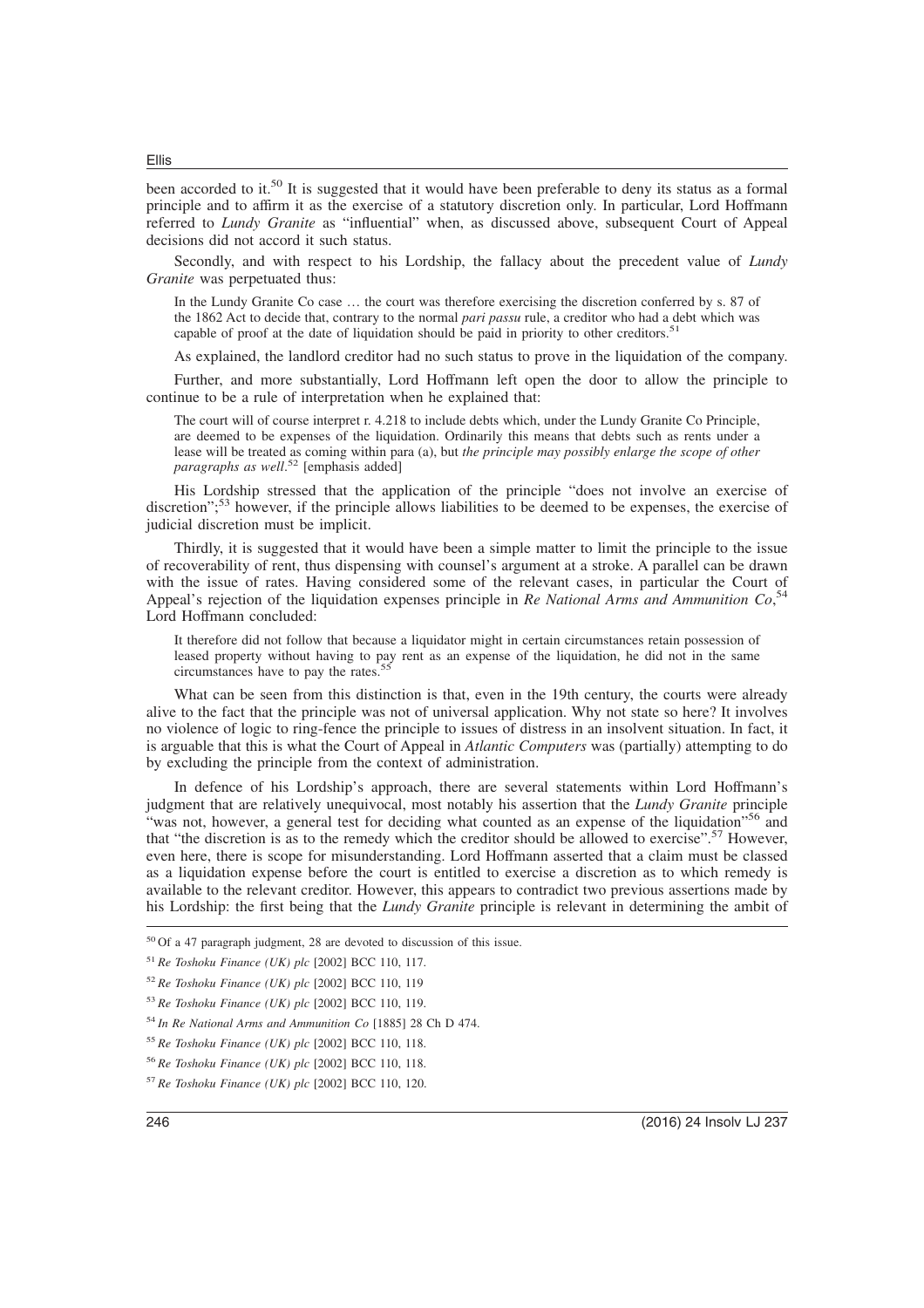r 4.218; the second that there could be no practical difference between allowing a landlord to levy distress and directing the liquidator to pay the landlord in full.

The changing of the "polarity" of the principle into one relating to remedy rather than entitlement is, it is submitted, difficult to reconcile with the authorities. It is difficult to imagine that judges in the 19th century ever considered themselves to be simply exercising a discretion to grant a remedy; the consequence of allowing distress in these circumstances was obvious.

The somewhat paradoxical nature of Lord Hoffmann's judgment can be seen in its analysis in *In* re Portsmouth City Football Club Ltd,<sup>58</sup> a case where solicitors' fees, as opposed to rent, were claimed to be payable as an expense of an administration. *Toshoku Finance* was put forward by counsel for the solicitors as grounds for treating the fees in question as expenses. The court was, therefore, being asked to enlarge the scope of r 2.67, a possibility alluded to by Lord Hoffmann. In rebutting this argument, Morgan J was sensitive to the difficulties arising from *Toshoku*, explaining that:

Taken literally, the references to expenses being "treated" as liquidation expenses, or the list of such expenses being "enlarged", might suggest that it is open to the court to hold that certain matters can be liquidation expenses even when they do not fit within the lists of such expenses. I do not consider that Lord Hoffmann had such a possibility in mind.<sup>59</sup>

The issue was resolved accordingly by the judge:

If the company is under a liability to pay a sum under the Lundy Granite principle, then it seems to me that, as a matter of fact, payment of such a sum will be a necessary disbursement within rule 4.218(3)(m). In that way, paragraph (m) is "enlarged" by the Lundy Granite principle ... Paragraph (a) of rule 4.218(3) refers to expenses "incurred" by the office holder. Technically, because the contract in question, such as a pre-liquidation lease, was entered into by the company before the commencement of the liquidation, the liability was incurred by the company when it entered into the lease and the liability was not incurred by the liquidator. However, as explained in *In re Oak PitsColliery* … as regards the liability to pay under the contract after the benefit of the contract is retained for the purposes of the winding up, the position is to be "regarded" in just the same way as if the contract had been entered into by the office holder for the purposes of the liquidation. In that way, the liability is to be "treated" as a liability incurred by the office holder. Similarly, the court will "interpret" the word "incurred" as extending to a case where the action of the liquidator, in retaining the benefit of the contract for the purposes of the liquidation, has resulted in a liability to pay in full the sums due under the contract.

If *In re Toshoku Finance UK plc* [2002] 1 WLR 671 is understood in this way, then the Lundy Granite principle does not involve a qualification of the conclusion that the list of expenses in rule 4.218 is indeed an exhaustive list.<sup>6</sup>

This is an elegant solution to the dilemma posed. However, it is arguable that, by assimilating the principle within the actual statutory terminology, this renders the salvage principle irrelevant, which seems to contradict the assertion made by Lord Hoffmann.

## **THE CURRENT APPLICATION OF THE LUNDY GRANITE PRINCIPLE**

As explained, the formulation of the liquidation expenses principle in *Atlantic Computers* and its subsequent forensic analysis in *Toshoku Finance* highlighted a perceived doctrine, which, it is believed, should not have the status it does and should not be regarded as having universal application. However, the continued growth of the principle is first demonstrated by the case of *Goldacre (Offıces) Ltd v Nortel Networks*. 61

The issue at stake was simple – the landlords sought an order that rent falling due under various leases should be payable as an expense of the administration. It was, therefore, open to the court,

<sup>60</sup> *In re Portsmouth City Football Club Ltd (in liq)* [2013] Bus LR 374, 401.

<sup>58</sup> *In re Portsmouth City Football Club Ltd (in liq)* [2013] Bus LR 374.

<sup>59</sup> *In re Portsmouth City Football Club Ltd (in liq)* [2013] Bus LR 374, 400.

<sup>61</sup> *Goldacre (Offıces) Ltd v Nortel Networks UK Ltd (in administration)* [2010] Ch 455.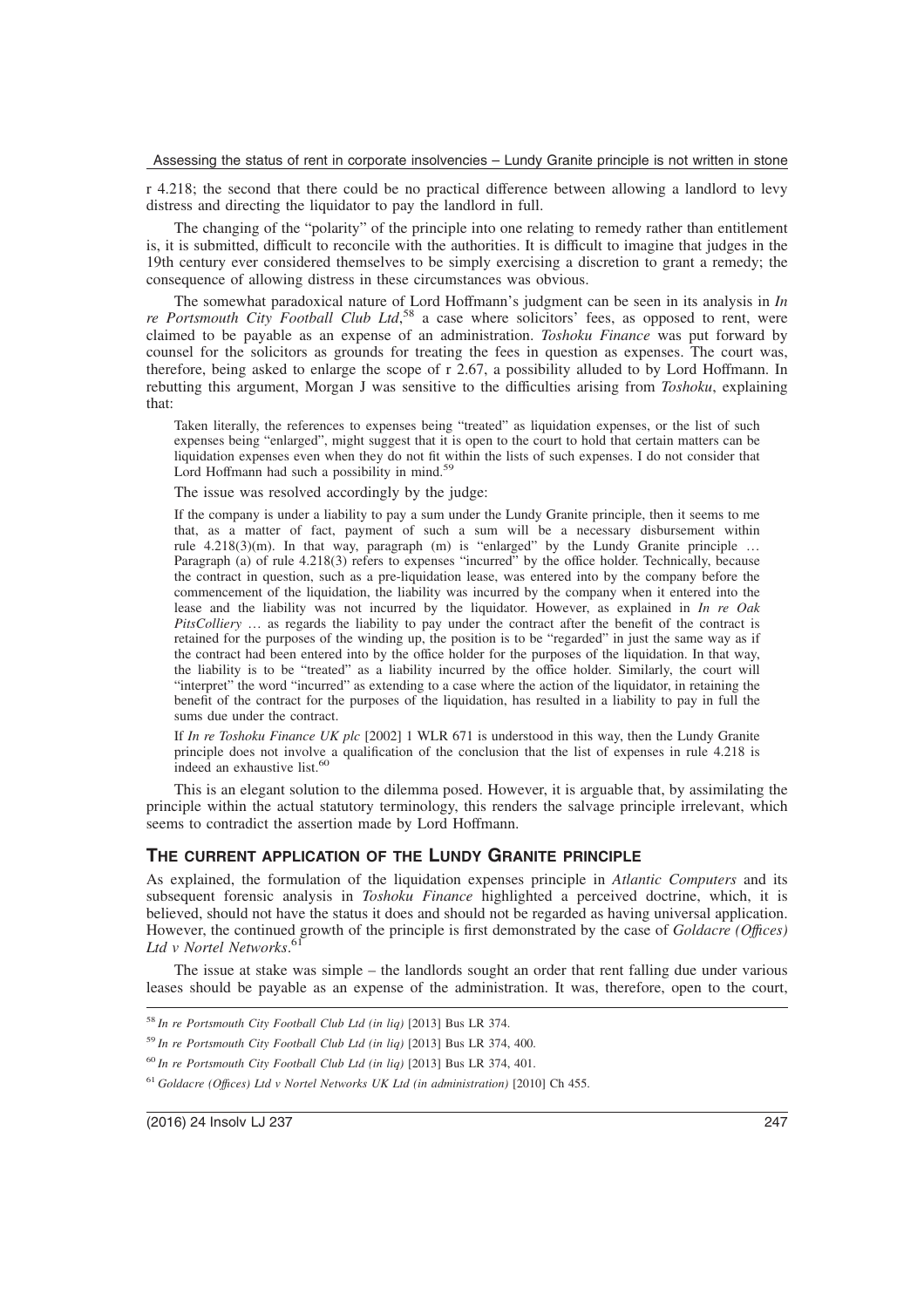taking a cue from *Toshoku Finance*, to regard this as nothing more than an exercise in interpreting r 2.67(1) of the *Insolvency Rules 1986* (UK). However, the court held that there were sufficient parallels between this and r 4.218(1)(a), as considered in *Toshoku Finance*, to subject them to the same interpretative process. As such, Judge Purle QC, sitting as a High Court judge, regarded *Lundy Granite* as having a determinative effect in administrations. Perhaps the most telling aspect of Judge Purle QC's judgment is where he explains:

I do not accept the reasons … advanced for not regarding rent as an administration expense in the present case. The *Lundy Granite* principle seems, in my judgment, clearly to apply, and the court's jurisdiction to order payment derives from the relevant rules which, *properly construed in accordance with the Lundy Granite principle*, compel payment …<sup>62</sup> [emphasis added]

As such, the learned judge's "inclination would be to regard rent as falling within rule  $2.67(1)(a)$ " – ie as an expense properly incurred by the administrator in performing his functions.

The consequential conundrum is whether or not *Lundy Granite* is merely an aid to interpretation or a fundamental rule of construction. Either way, it would appear that the absolutism of Lord Hoffmann's warning against treating it as a general test of classification was somewhat difficult to adhere to.

An arguably stricter approach was taken in the Scottish case of *Cheshire West and Chester* Borough Council.<sup>63</sup> The case concerned the occupation of premises for 11 months rent-free by an administrator. The landlords sought an order that the outstanding rent should be paid as an expense of the administration. Lord Menzies summarised the issue facing him thus:

I now turn to consider the question whether the court has a discretion in deciding whether rent for the premises between May and November 2008 is an expense of the administration, or whether this is a mandatory obligation to be determined by the rules. Although I am attracted by the flexible approach adopted by the Court of Appeal in *Atlantic Computer Systems*, which may well be in accordance with the original concept of a "rescue culture" underlying the introduction of the administration procedure, in light of the decision of the House of Lords in *Toshoku* and the changes to the rules I do not consider that the court has any discretion in deciding what is or is not an expense of the administration. *This falls to* be decided by applying the Lundy Granite principle, as explained in Toshoku.<sup>64</sup> [emphasis added]

Lord Menzies concluded:

… that the matter is now to be considered exclusively by reference to the rules and that if the rental liability falls within the rules, then that is payable as a matter of mandatory obligation, not as a matter of discretion, either on the part of the administrator or on the part of the court.<sup>65</sup>

Without further analysis or apparent application of the principle, his Lordship was therefore prepared to treat the rent in question as an expense of the administration. Clearly this demonstrates no exercise of discretion, but equally it is difficult to see from the judgment just why such a conclusion was reached.

In both this case and *Goldacre*, the *Lundy Granite* principle has been given prominence by the court, but it is difficult to extract from either of these cases any clear application of doctrine. Upon what basis are the rules to be interpreted and to what extent was *Lundy Granite* influential?

Further evidence of the difficulties facing the courts can be seen in *In re Luminar Lava Ignite* Ltd.<sup>66</sup> Whilst the primary issue was again that of the status of rent during an administration, one material factor should not be overlooked. The companies in question went into administration shortly after the September quarter rent was payable. The administrators asserted that rent which fell to be payable prior to the commencement could not be considered an expense of the administration. Success in this regard would clearly grant administrators a powerful trump card in the exercise of their duties by timing the start of an administration accordingly.

<sup>62</sup> *Goldacre (Offıces) Ltd v Nortel Networks UK Ltd (in administration)* [2010] Ch 455, 462.

<sup>63</sup> *Cheshire West and Chester Borough Council* [2011] BCC 174.

<sup>64</sup> *Cheshire West and Chester Borough Council* [2011] BCC 174, 187.

<sup>65</sup> *Cheshire West and Chester Borough Council* [2011] BCC 174. 187.

<sup>66</sup> *In re Luminar Lava Ignite Ltd* [2014] Ch 165.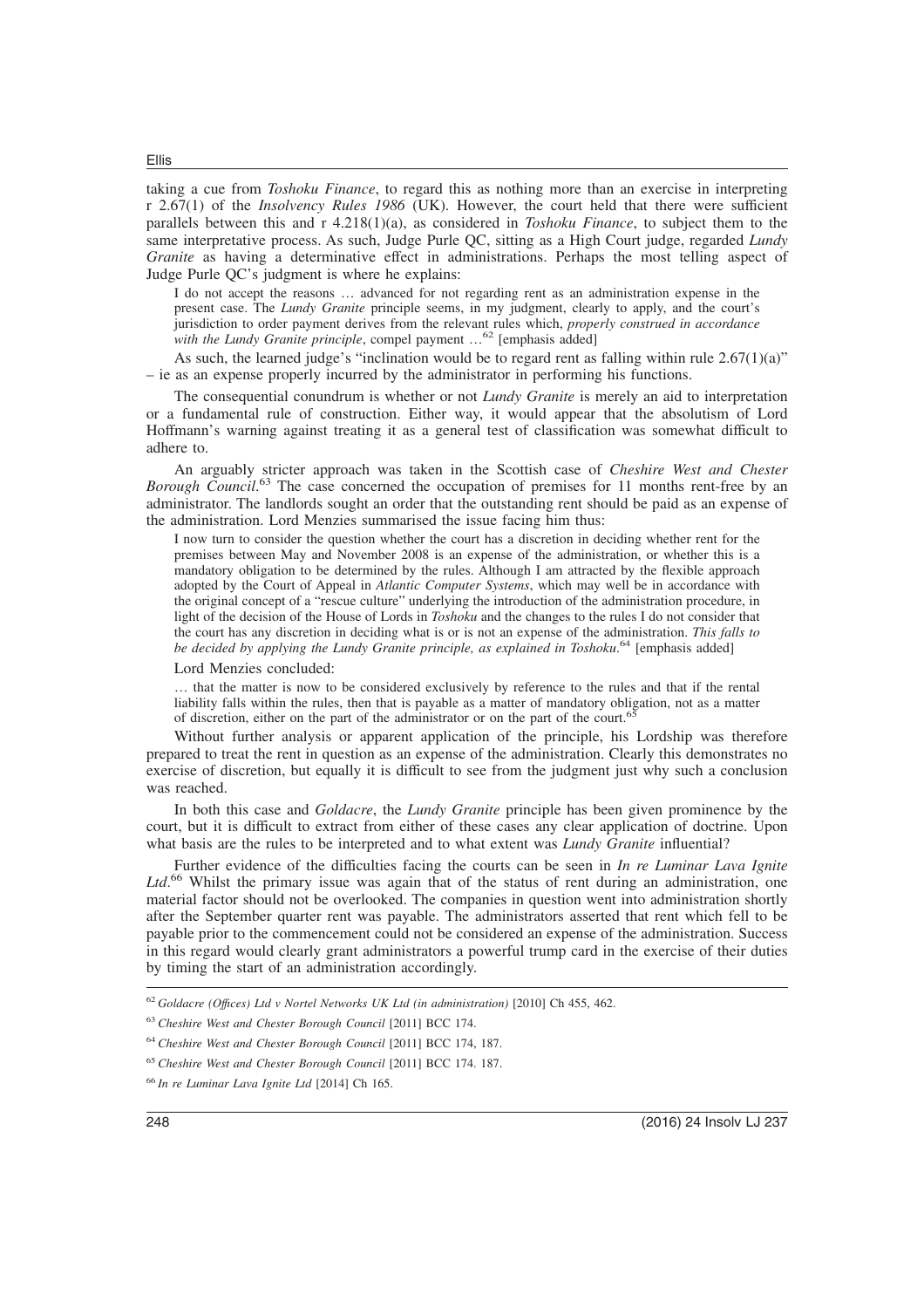Judge Pelling QC, sitting as a High Court judge, explained that:

The outcome of the issue I am now considering depends upon the applicability … of the principle referred to in the authorities variously as the "Lundy Granite" ... or "salvage" principle.<sup>67</sup>

How is this statement to be to be treated in light of *Toshoku Finance*? On the one hand, it would appear that this is not the approach envisaged by Lord Hoffmann; on the other, if pre-existing debts can be "deemed" to be expenses, then is it not the case that such questions can only be decided by reference to *Lundy Granite*, in which case an element of judicial discretion will always be present?

With only the bare bones of the statutory regime as guidance, it is not surprising that counsel for both sides and, consequently, the judge were driven to seek guidance from the distress cases, in particular the cases of *In re Oak Pits Colliery*<sup>68</sup> and *In re Silkstone and Dodworth Coal and Iron Co*. 69 This should not be seen as remarkable; particular issues of the timing of liquidation were prominent in these cases and much turned upon them.

In summary, therefore, Judge Pelling QC concluded:

Thus *In re Silkstone and Dodworth Coal and Iron Co* 17 Ch D 158 is of application only in relation to rent that accrues due after the commencement of the winding up or administration and after the office holder has elected to retain possession for the purpose of the liquidation or administration. It is of no application where, as here, the rent in question accrued before the commencement of the administration. Apportionment has no role to play in relation to rent payable in advance for reasons that I have already identified. Thus that part of the rent that fell due prior to the commencement of the administration that is attributable to the period after the administrators had elected to retain the properties for the purposes of the administration is not recoverable as an administration expense. This approach is consistent with the reasoning in *In re Silkstone and Dodworth Coal and Iron Co* because the obligation to pay the rent in issue did not arise during a period when the office holder was retaining the property for the purposes of the administration but arose prior to that date.<sup>70</sup>

On the basis of his analysis of the authorities, Judge Pelling QC offered the following summation:

- (i) Rent accruing prior to the commencement of the relevant insolvency procedure did not have the status of a recognised expense, even if it meant that the administrator effectively benefitted from a rent free period.
- (ii) Rent accruing after the commencement of the relevant insolvency procedure should be treated as a recognised expense and be payable in full even if the administrator vacated the premises prior to the expiration of that rental period.<sup>7</sup>

These conclusions are no longer good law, as explained below; however, irrespective of the relative merits or otherwise of this decision, what is manifest is the challenge facing the courts in resolving these issues in a consistent way. Once it is acknowledged that *Lundy Granite* has some role to play in administrations, then arguably the totality of the jurisprudence surrounding the distress cases must be imported into this context, hence their prominence in *Luminar Lava*. However, is this not effectively an extension of the principle that Lord Hoffmann warned against in *Toshoku Finance*?

Both *Goldacre* and *Luminar Lava* caused disquiet both for landlords and insolvency practitioners,<sup>72</sup> so it is no surprise that both cases were overruled in the subsequent Court of Appeal decision of *Jervis v Pillar Denton Ltd*. <sup>73</sup> For the purposes of this discussion, however, what is more significant is that *Pillar Denton* can now be considered the modern touchstone for the salvage principle, the Court of Appeal enthusiastically endorsing its relevance.

<sup>67</sup> *In re Luminar Lava Ignite Ltd* [2014] Ch 165, 173.

<sup>68</sup> *In re Oak Pits Colliery Company* [1882] 21 Ch D 322.

<sup>69</sup> *In re Silkstone and Dodworth Coal and Iron Co* [1881] 17 Ch D 158.

<sup>70</sup> *In re Luminar Lava Ignite Ltd* [2014] Ch 165, 177.

<sup>71</sup> *In re Luminar Lava Ignite Ltd* [2014] Ch 165, 178.

<sup>&</sup>lt;sup>72</sup> For a contemporary critique of these cases, see Mr Justice Morgan, "Rent as a Liquidation Expense or an Administration Expense" (2013) 26(5) Insolv Int 72.

<sup>73</sup> *Jervis v Pillar Denton Ltd* [2015] Ch 87.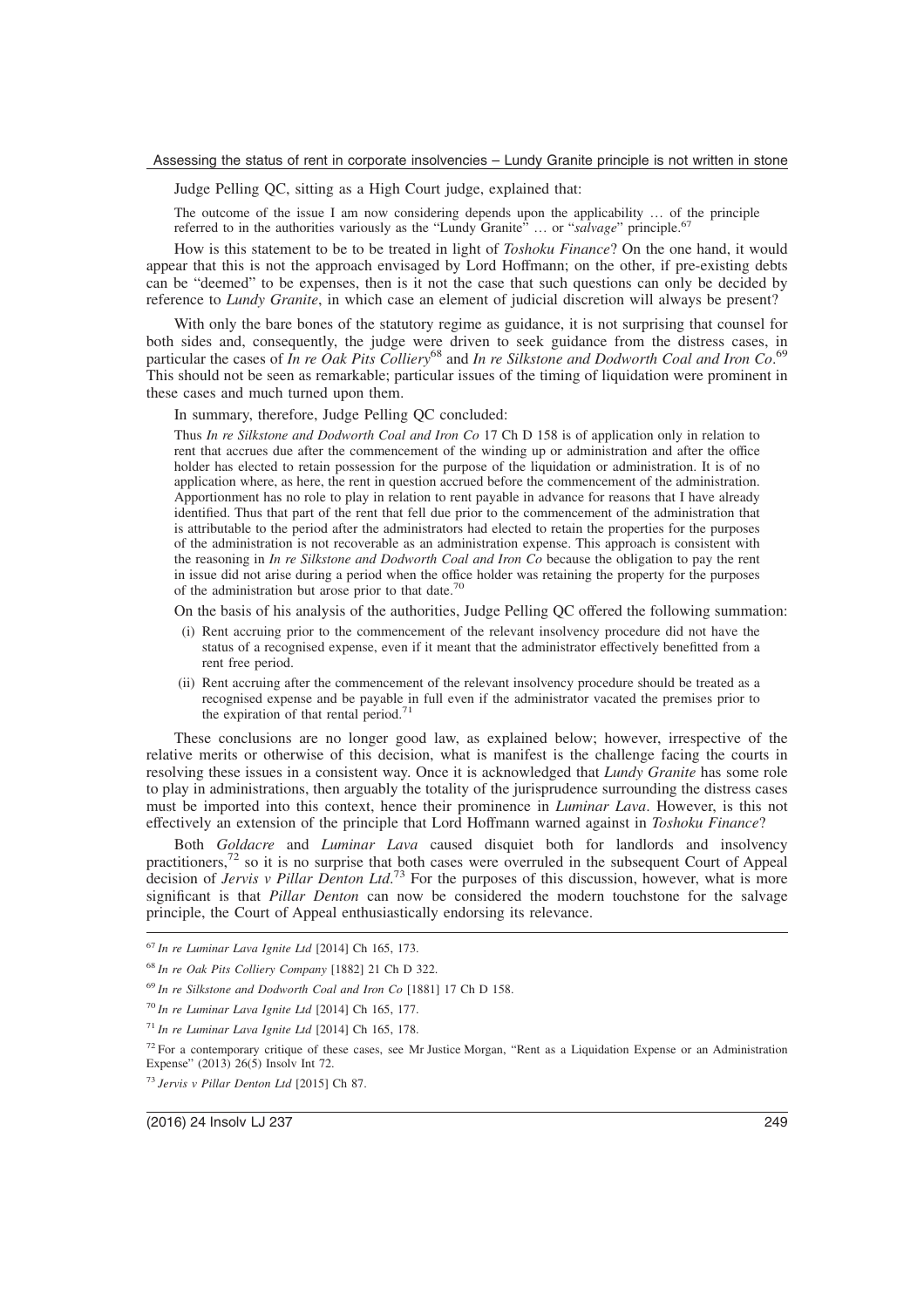First, on the issue of the salvage principle being a rule of statutory interpretation, Lewison LJ, delivering the only judgment of the court, confirmed that it is applicable to the interpretation of r 2.67 of the *Insolvency Rules*. <sup>74</sup> Secondly, Lewison LJ asserted that "whether the salvage principle applies is not a matter of discretion".<sup>75</sup>

In addressing his own self-imposed question as to the nature of the salvage principle, Lewison LJ acknowledged that it was a "judge-made deeming provision". That much is obvious. More significantly, he also expressed the view that:

although the salvage principle owes its origins to applications relating to distress for rent, it has long outgrown those origins.<sup>76</sup>

As such, it was entirely capable "of being applied to factual situations that did not confront our Victorian forebears".<sup>77</sup> Thus there would appear to be an explicit acknowledgement of the far-reaching effect of the principle beyond the confines of rent in a liquidation context.

*Lundy Granite* as an authority itself was also accorded high status, Lewison LJ stating that:

It is this case [*Lundy Granite*] which gave one of its names to the principle; and must in my judgment be taken to be an authoritative exposition of what it entails.<sup>7</sup>

It has already been asserted that *In re Oak Pits Colliery* should be considered superior authority to *Lundy Granite*. However, his Lordship was of a different opinion, expressing a view that the judgment of James LJ "has at least equal status with Lindley LJ's rationalisation of it".<sup>79</sup>

Lewison LJ concluded:

The true extent of the principle, in my judgment, is that the office holder must make payments at the rate of the rent for the duration of any period during which he retains possession of the demised property for the benefit of the winding up or administration (as the case may be). The rent will be treated as accruing from day to day. Those payments are payable as expenses of the winding up or administration. The duration of the period is a question of fact and is not determined merely by reference to which rent days occur before, during or after that period. This, in my judgment, is the way that James LJ formulated the underlying principle in *In re Lundy Granite Co* LR 6 Ch App 462 itself.<sup>80</sup>

It is suggested that this could be described as a very generous interpretation of *Lundy Granite*. It is difficult to imagine that the court had such issues in its mind at the time. Further, can such a conclusion be seen as merely the application of a rule of interpretation? It is arguable that such an approach has elevated the status of the salvage principle beyond a deeming provision to one that has allowed the court to create a set of rules to deal with the situation before it.

What is telling is the "quasi-equitable" approach taken by the court. Lewison LJ asserted that:

It may not be a maxim of equity, but in simple terms: you can't have the penny and the bun. Equally, I cannot see that common sense or ordinary justice requires a landlord to be paid rent in full for a period after the office holder has vacated the premises, leaving the landlord free to relet them.<sup>81</sup>

In the final analysis, therefore, it may be that the two rather protean concepts of "common sense" and "ordinary justice", which provide the courts with considerable latitude in their approach, are the real determining factors.

<sup>75</sup> *Jervis v Pillar Denton Ltd* [2015] Ch 87, 113. It is arguable that this is a somewhat expansive interpretation of what Lord Hoffmann stated in *Toshoku Finance*; instead, his Lordship explained that "the application of the principle does not involve an exercise of discretion": *Re Toshoku Finance (UK) plc* [2002] BCC 110, 119.

<sup>76</sup> *Jervis v Pillar Denton Ltd* [2015] Ch 87, 114.

<sup>77</sup> *Jervis v Pillar Denton Ltd* [2015] Ch 87, 114.

<sup>78</sup> *Jervis v Pillar Denton Ltd* [2015] Ch 87, 100.

<sup>79</sup> *Jervis v Pillar Denton Ltd* [2015] Ch 87, 115. With the greatest of respect to the learned judge, it is suggested that, in light of earlier discussion and especially the view expressed by Cotton LJ in *Lancashire Cotton Spinning*, it is difficult to be quite so unequivocal about the status of the case.

<sup>80</sup> *Jervis v Pillar Denton Ltd* [2015] Ch 87, 120.

<sup>74</sup> *Jervis v Pillar Denton Ltd* [2015] Ch 87, 96.

<sup>81</sup> *Jervis v Pillar Denton Ltd* [2015] Ch 87, 115.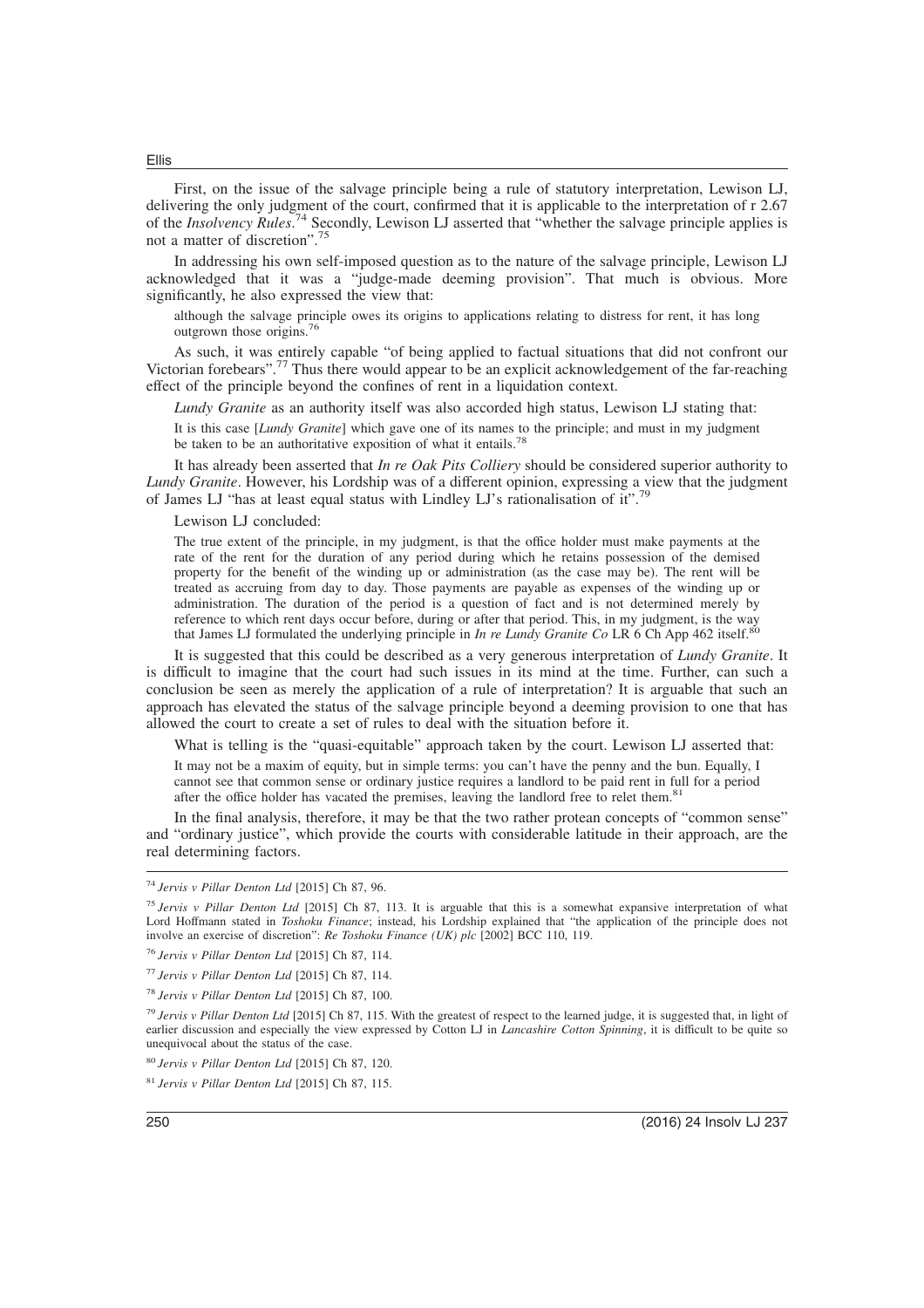In many ways, and somewhat paradoxically, it is *Pillar Denton* that is the high watermark of the salvage principle, not the 19th-century distress cases. The difficulties faced by the courts in confirming the status of rent in administration has led them enthusiastically to assert the principle as a central tenet of the issue.

Looking at these recent cases in the round, it is difficult to see any true consistency in the courts' approaches.<sup>82</sup> Of course, it is arguable that a sensible compromise has finally been reached in the context of administrations, but is it true to say that this is as a result of the application of coherent and well-defined doctrine? More fundamentally, is this the correct way in which a modern insolvency regime should operate to allocate risk and liability?

In this context, a bold assertion is made. The decision in *Luminar Lava* was actually, as far as it could be, a correct application of existing doctrine, despite the potentially unpalatable consequences for both landlords and administrators. This would not be the first time where a court has had to reach a difficult decision. However, there are commercial realities the legislation does not formally address and, it is suggested, *Luminar Lava* tries to resolve these logically.

First, rent payable in advance, which becomes due and payable before an administrator is appointed, cannot be a liability imposed on the administrator ex post facto. As the law stands, if a tenant is unable to meet its rental obligations, it is not for the administrator to plug this gap. In the 19th-century distress cases, where distress was permitted it was not done so on the basis of the attribution to the liquidator of a specific pre-existing contractual obligation.

Secondly, if rent is payable in advance and arises during an administration, then this is a legitimate expense of the administration and, as with the corporate tenant itself, there is always a risk that "full value" of such a payment may not be achieved by occupation for the full three months. Such issues did not trouble judges in the 19th century for two main reasons:

- (i) Rent, usually payable in arrears, could be apportioned by statutory intervention in the form of the *Apportionment Act 1870* (UK). A fact that was agreed by all parties in *Luminar Lava*.
- (ii) Claims for distress were usually retrospective and, therefore, quantified financially.<sup>83</sup>

By contrast, it is submitted that the decision in *Pillar Denton* involved a rather "expansive" reinterpretation of pre-existing doctrine or principles. The Court of Appeal strained every sinew to reach a decision that created a more sensible regime, but the main justification for its conclusions would appear to be simply "fairness". In explaining the defect in the reasoning in *Luminar Lava*, Lewison LJ explained that:

… Judge Pelling QC lost sight of the fact that the salvage principle is founded in equity and not on the common law. How the common law would view an instalment of rent payable in advance is not determinative of how equity would treat it.<sup>84</sup>

It is difficult to find any equitable thread in the distress cases. However, if this assertion is regarded as incorrect, it is indicative of the defective state of the law that equitable principles are being grafted onto a primarily statutory construct to bring about "justice".

A further complication is whether or not it can be assumed that the situation is equally true of liquidations or are the previous decisions reached by the courts in that context entirely untouched by *Pillar Denton*? In any event, this state of affairs will only last as long as *Pillar Denton* remains good authority. This is a rather insubstantial foundation for an important tenet of insolvency law.

<sup>84</sup> *Jervis v Pillar Denton Ltd* [2015] Ch 87, 120.

<sup>82</sup> It is interesting to note that, after analysing the three cases from the 20th century – namely *ABC Coupler*, *Downer Enterprises* and *HH Realisations* – Lewison LJ was forced to conclude that they "do not present an entirely consistent picture": *Jervis v Pillar Denton Ltd* [2015] Ch 87, 103.

<sup>83</sup> A partial exception to this can be found in *Shackell & Co v Chorlton & Sons* [1895] 1 Ch 378 where a lease term allowed the landlord discretion to demand two quarters' rent in advance. The company having gone into liquidation, the landlord activated this right. Kekewich J, conscious that the liquidator may not remain in possession for the next two quarters, held that the liquidator had to confirm a date to give up possession and, accordingly, should pay rent to the landlord up to that date, which the report indicates did, in fact, happen.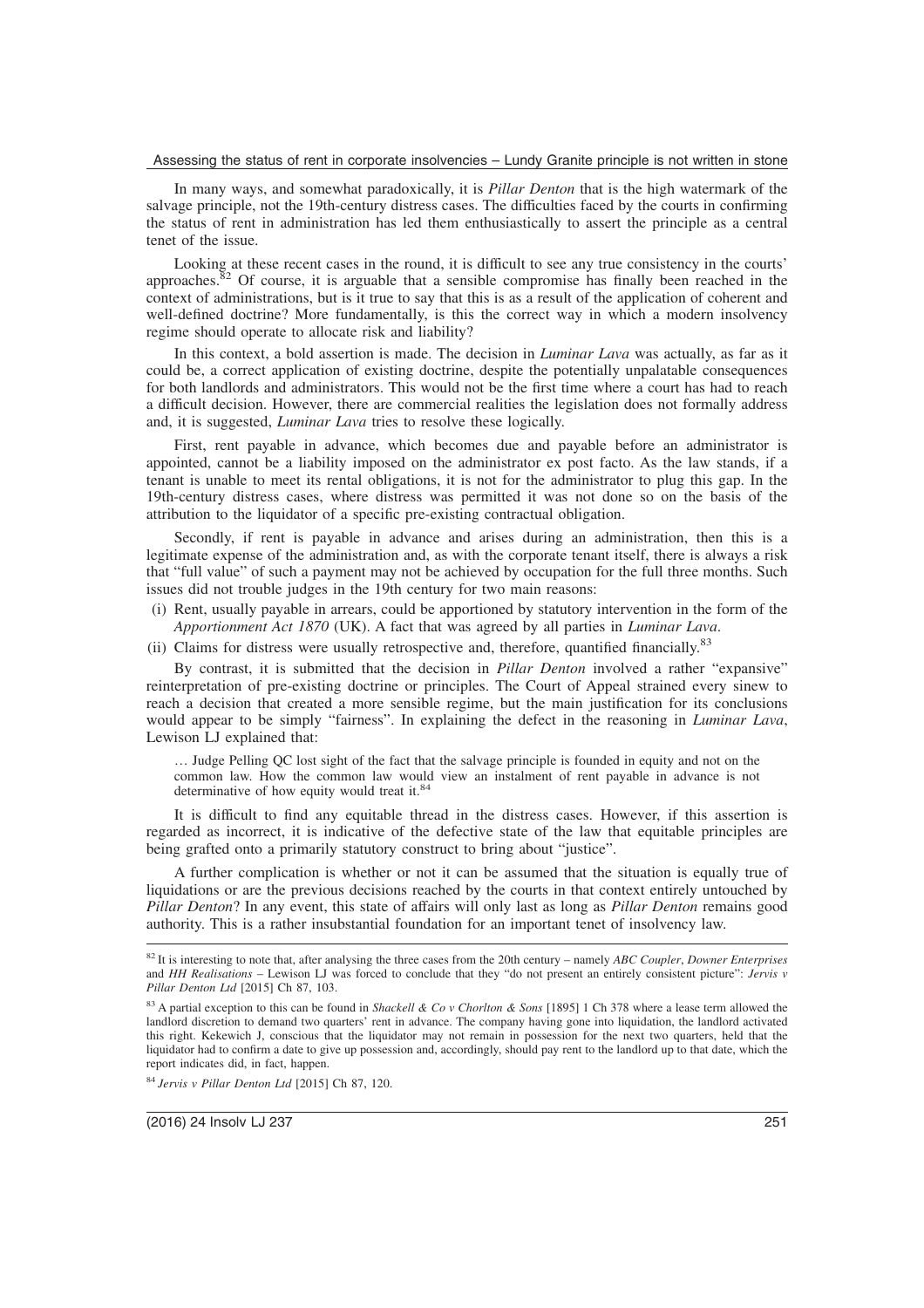#### **THE AUSTRALIAN PERSPECTIVE**

Ellis

Unsurprisingly, the issue of classification of liquidation expenses is not confined to the UK. The approach of the courts in Australia is also instructive.

The main statutory provision is s 556 of the *Corporations Act 2001* (Cth),<sup>85</sup> which sets out in some detail the order of priorities for payment of expenses on the liquidation of a company. Warren J in *Ansett Australia Ground Staff Superannuation Plan v Ansett Australia Ltd* explained that "… paragraphs (a) and (dd) [of s  $55\overline{6}$ ]<sup>86</sup> reflect the English provisions in wording and in their content".<sup>87</sup> For this reason, arguments were heard before the court focusing on the respective influence of many of the cases already referred to in this analysis, what the judgment referred to as the "rent cases".<sup>88</sup>

The administrators involved put forward an analysis of these cases, with which Warren J agreed, and which were summarised as follows:

First, prima facie claims under pre-liquidation leases are provable; they are not payable as expenses of the winding-up, the importance of preserving *pari passu* distribution being emphasised. Second, although rent is not incurred by the liquidator (the obligation existing in the pre-liquidation lease) the ambit of the administration expense is expanded where the liquidator actively retains (as opposed to passively holds) or uses the premises for the purposes of the winding-up. In those circumstances rent accruing during that period of retention or use will be an expense of the winding-up. Third, the rent will not be an expense of the winding up where the retention or use is agreed to or acquiesced in by the landlord so as to secure mutual benefits for both the purposes of the winding-up and the landlord.

It would appear therefore that the Australian courts have been prepared to embrace a strict categorisation of the pre-existing authorities and, importantly, to acknowledge expressly an exception based on the purpose behind the insolvency practitioner's retention of the property; a concept which has already been explained as a device by the Victorian courts of England and Wales to limit the ambit of their discretion.

Several years later, the Federal Court of Australia was called upon specifically to decide the status of rent payments in a liquidation in *Timbercorp Securities Ltd v Plantation Land Ltd*. <sup>89</sup> Again, the court found UK authorities to be instructive. The learned judge, Finkelstein J, appeared to be influenced, in particular, by the idea promulgated in *ABC Coupler* that an "election" by a liquidator to retain possession of the land in question was determinative. In turn, Finkelstein J acknowledged that:

Whether or not the liquidator has elected to retain possession ... may involve a subjective assessment of the state of mind of the liquidator but, more usually, will be determined objectively based on what the liquidator has said and done …<sup>90</sup>

Applying this test, the learned judge decided that no such election had been made, so the rent in question was only provable in the liquidation.

Interestingly, what this case shows is that the determination of the status of rent payments involved a judicial discretion – it is not simply a question of classification by application of statute. In turn, there is the inescapable consequence that a court must conduct a forensic analysis of the specific

<sup>87</sup> *Ansett Australia Ground Staff Superannuation Plan v Ansett Australia Ltd* (2002) 174 FLR 1 [267].

<sup>88</sup> The case actually centred upon the status of pension entitlements, not rent payments.

<sup>89</sup> *Timbercorp Securities Ltd v Plantation Land Ltd* (2009) 72 ACSR 620.

<sup>90</sup> *Timbercorp Securities Ltd v Plantation Land Ltd* (2009) 72 ACSR 620 [19].

<sup>85</sup> Section 556(1) of the *Corporations Act 2001* (Cth) has been described as the "closest Australian statutory equivalent to r. 4.218(1) of the *Insolvency Rule 1986*": *Australian Securities and Investments v Letten (No 13)* (2011) 86 ACSR 174 [54] (Gordon J).

<sup>&</sup>lt;sup>86</sup> The relevant paragraphs state the following: "(1) Subject to this Division, in the winding up of a company the following debts and claims must be paid in priority to all other unsecured debts and claims: (a) first, expenses (except deferred expenses) properly incurred by a relevant authority in preserving, realising or getting in property of the company, or in carrying on the company's business; … (dd) next, any other expenses (except deferred expenses) properly incurred by a relevant authority."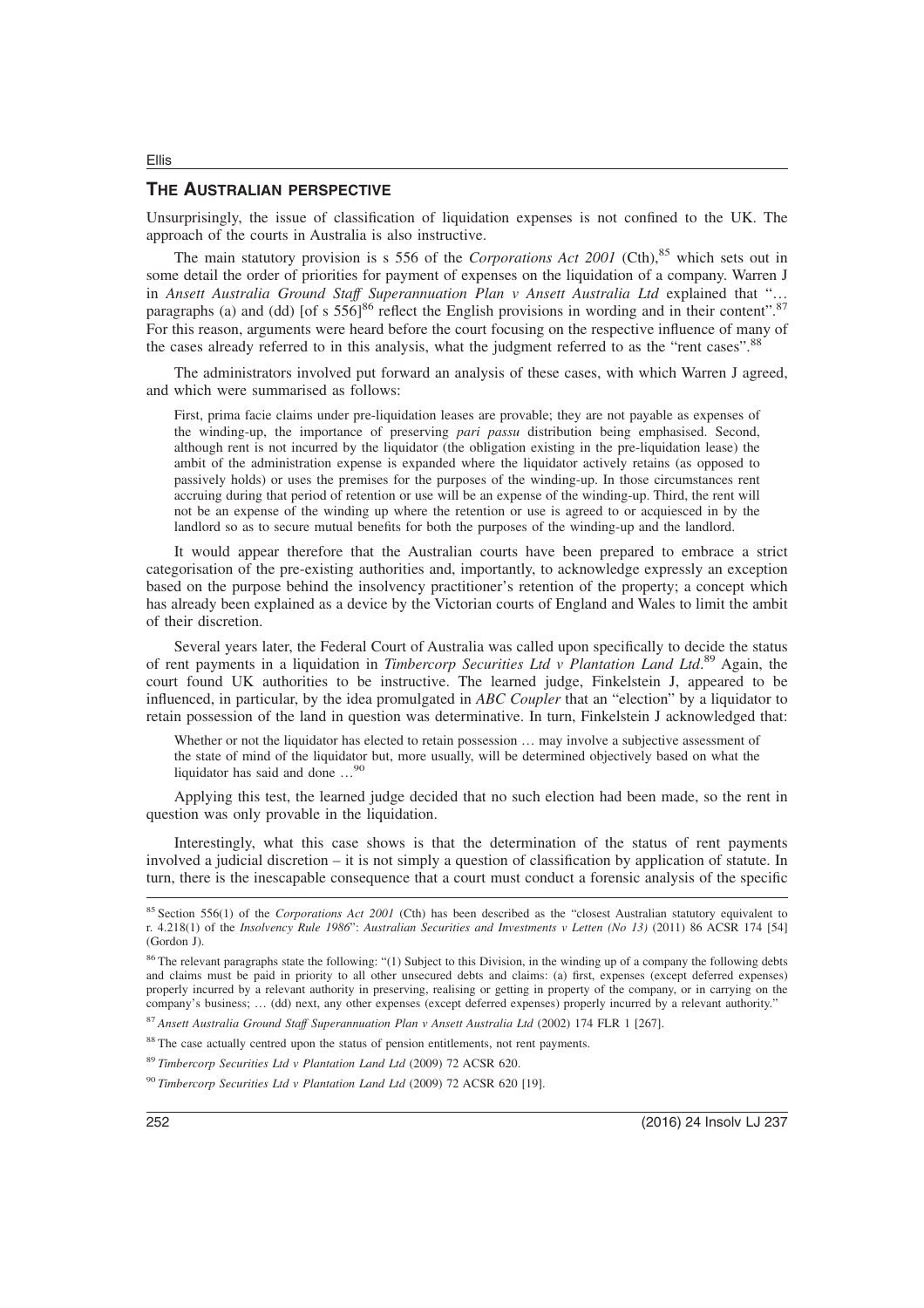behaviour of the relevant insolvency practitioner. This is amply demonstrated by the subsequent case of *Grapecorp Management Pty Ltd v Grape Exchange Management Euston Pty Ltd*. <sup>91</sup> Again, applying the liquidation expenses principle, Sifris J asserted that:

The fact that the liquidator retains possession of the land is not, of itself, sufficient to render the rent an expense of the winding-up. The possession must be *for the benefit of the winding up*.<sup>92</sup> [emphasis added]

In turn, the learned judge was of the opinion that:

A resolution of the question of whether pre-liquidation expenses are covered by s.  $556(1)(a)$  involves a necessary consideration of what was done, why or pursuant to what agreement (if any) and for whose benefit the work was done. In this regard, the conduct of the liquidators, evidenced by what they said and did, is of critical importance.<sup>93</sup>

This approach required, in turn, an extensive evidential review of the actions and behaviours of the relevant company and insolvency practitioner. This should be contrasted with the view expressed by Pennycuick VC in *Downer Enterprises Ltd* that:

… I am not entirely happy at the expression "motivation". That seems to make the right of the landlord dependent upon the subjective processes in the mind of the liquidator.<sup>9</sup>

However, aside from the matter of which approach is correct jurisprudentially, the Australian courts do seem to have chosen to focus on the motivation behind the liability incurred as a significant determining factor. This, of course, was not a criterion which featured in Lord Hoffmann's judgment in *Toshoku Finance*.

The position in liquidation must be contrasted with that of voluntary administration, where the effect of s 443B of the *Corporations Act* is to impose explicitly liability on an administrator for rental payments, subject to an indemnity from the company. This provision presumably reflects the differing nature of administration from liquidation and its impact on the status of the company, particularly the imposition of a moratorium.<sup>9</sup>

What is instructive in this regard is the ability of the administrator to opt-out of this obligation by giving notice to the relevant creditor that the company does not propose to exercise rights in relation to the property in question.<sup>96</sup> It could be argued that this is the mirror image to the approach taken in winding up: in the latter, the liquidator's intentions are, in the main, determinative; in the former, the administrator is deemed (by implication) to have the intention to use the property unless that is rebutted by formal notice.

However, for the purposes of this discussion, the point is made to illustrate the fact that the Australian legislature has taken a more interventionist role on this issue than in the UK, at least in the context of administration, leaving little room for doubt as to where liability must lie. Although it is arguable that, without legislative clarification, the Australian courts face the same difficulties as the UK courts when dealing with rent liabilities in a winding  $up<sup>9</sup>$ 

<sup>91</sup> *Grapecorp Management Pty Ltd v Grape Exchange Management Euston Pty Ltd* (2012) 265 FLR 33.

<sup>92</sup> *Grapecorp Management Pty Ltd v Grape Exchange Management Euston Pty Ltd* (2012) 265 FLR 33 [83].

<sup>93</sup> *Grapecorp Management Pty Ltd v Grape Exchange Management Euston Pty Ltd* (2012) 265 FLR 33 [90].

<sup>94</sup> *In re Downer Enterprises Ltd* [1974] 1 WLR 1460, 1466.

<sup>&</sup>lt;sup>95</sup> See ALRC Report No 45, [88] (the "Harmer Report"), which explains the rationale for its introduction.

<sup>&</sup>lt;sup>96</sup> Liability only commences once five business days have elapsed (s  $443B(2)(a)$ ). Within this time period, the administrator has the ability to give notice to the relevant property owner that the company does not intend to exercise any rights in respect of the property (s 443B(3)). Any such notice displaces the obligation. This would appear to allow the administrator a window within which to make an assessment of the appropriate business needs of the company.

<sup>&</sup>lt;sup>97</sup> Wellard makes the point that the influence of the *Lundy Granite* principle over the jurisprudence has led to inconsistencies in statutory interpretation. His suggestion is that the idea of "incurring" a debt in whatever circumstances is really a matter of causation, which can, in turn, achieve the same result as the *Lundy Granite* principle (described by Wellard as "somewhat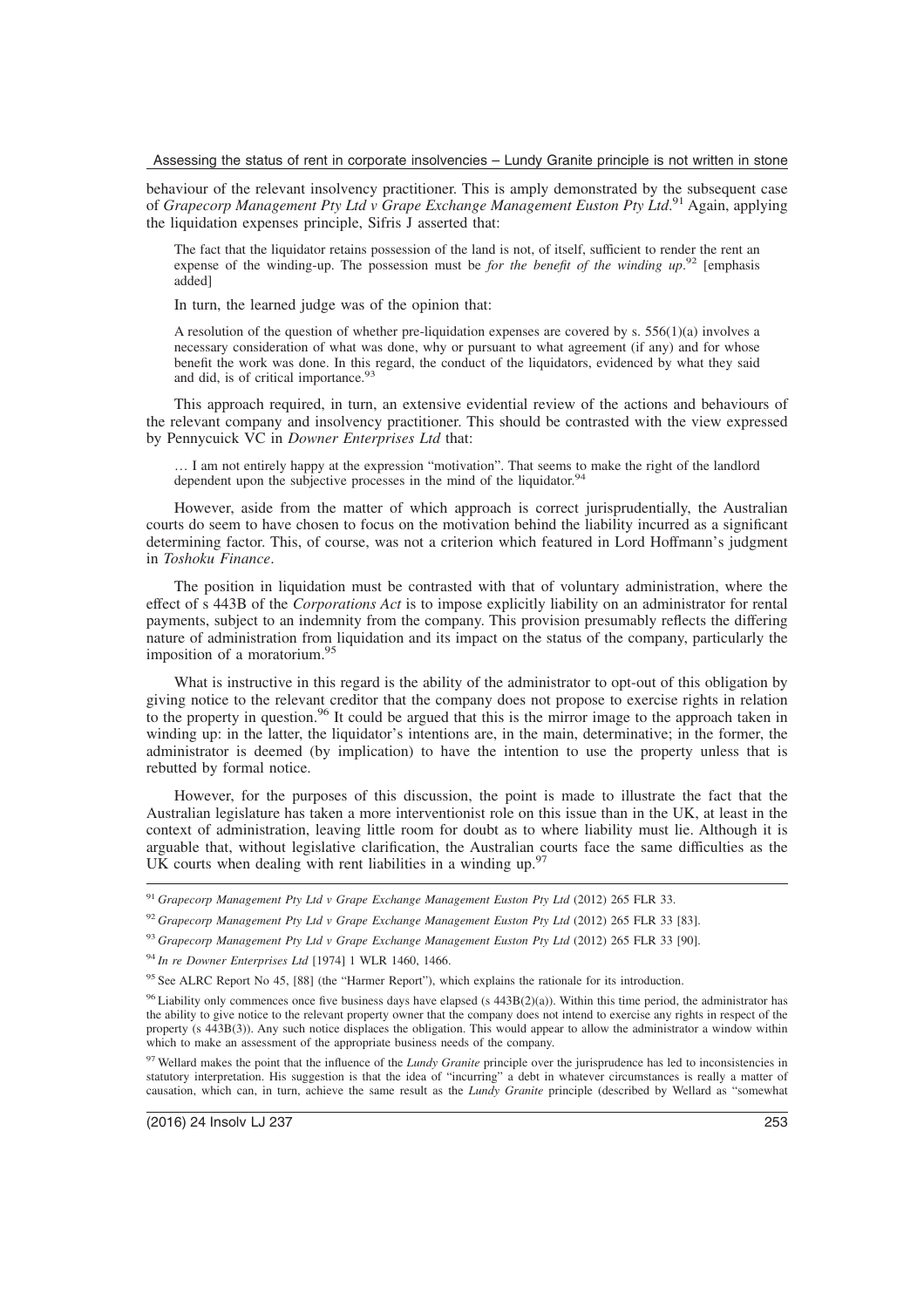### **CONCLUSION**

Ellis

It has been demonstrated that the salvage principle, as understood, is actually a relatively modern, judge-made concept. Far from having hardened into a fixed principle, as some of the cases assert, it is entirely malleable in character. The courts in the 21st century have adopted it as a rule of apparently fair allocation of liability, whereas the courts in the 19th century were grappling with their ability to exercise a statutory discretion.

It is suggested that the primary causes of this are the attempt by the Court of Appeal in *Atlantic Computers* to synthesise pre-existing judgments into a coherent whole and the inadvertent reinvigoration of this principle by Lord Hoffmann's extensive analysis in *Toshoku Finance*, which has been subjected to subsequent reinterpretation by the courts. An impossible attempt was made in *Toshoku Finance* both to assert the dominance of the statutory rules and to preserve the existence and impact of pre-existing authority. This, in turn, has led to an unsatisfactory dichotomy where rent is in certain circumstances being treated "as if" it were an expense incurred for the purposes of an insolvency, when the wording of the relevant rules does not allow for such an approach.

It is suggested that a further confusion that has crept into this area is the idea that the *Lundy Granite* principle can be validated as a product of equity. Again, Lord Hoffmann's judgment in *Toshoku* needs to be considered. As part of his analysis, his Lordship asserted that, although the principle has its origins in a statutory discretion, it metamorphosed into an equitable principle.<sup>98</sup> This leap of logic is hard to understand; further, it is submitted, it is hard to justify. It is submitted that only in very rare circumstances should equity seek to intercede on matters of statute. If one considers Nicholls LJ analysis in *Atlantic Computers*, his view was that:

Over the years the courts have been concerned to establish the principles on which the discretion to give or refuse leave under that provision should be exercised. In doing so they have been guided, as one would expect, *by the purpose for which Parliament imposed the prohibition*. <sup>99</sup> [emphasis added]

It is submitted, therefore, that the issue is entirely one founded in statute. The focus of all the early cases is that of statutory interpretation and application. Issues of "fairness" and "reasonableness" may, therefore, be relevant, but they are unsatisfactory as an objective touchstone by which expenses should be judged.

The reasons for this state of affairs are, however, clear. Judges are looking to the principle to assist in determining the issue of how rent should be treated in an insolvency. The salvage principle is simply a convenient peg for the courts to hang their reasoning on. The absence of statutory guidance has meant that this principle has been inflated in importance to provide doctrinal justification for what are, in fact, value judgments of fairness and common sense.

Perhaps the sentiment of the courts is best summarised by Vaughan Williams J in *In re New Oriental Bank Corporation* where he stated:

[I]f a company which is in liquidation remains in beneficial occupation of a lease – that is to say, if it occupies the demised premises, or takes the rent, and thus obtains the benefit of the lease – the court *ought to do its very best to make the company pay the rent in full*, and not merely a dividend.<sup>100</sup> [emphasis added]

That statement was made over 100 years ago. Aside from whether it is constitutionally palatable for the judiciary to determine the rights of landlords, it is unfortunate that the UK courts are still having to strain logic to generate solutions to what is a complex issue, whose best solution lies in

nebulous"). It is suggested that this supports the view that the issue should be one of pure statutory interpretation, free from the baggage of historical doctrines. See M Wellard, "Debts 'Incurred' by Receivers, Administrators and Liquidators: The Case for a Harmonised Construction of ss 419, 443A and 556(1)(a) of the Corporations Act" (2013) 21 Insolv LJ 60.

<sup>98</sup> *Re Toshoku Finance (UK) plc* [2002] BCC 110, 118.

<sup>99</sup> *In Re Atlantic Computer Systems PLC* [1992] Ch 505, 520.

<sup>100</sup> *In re New Oriental Bank Corporation (No 2)* [1895] 1 Ch 753, 757.